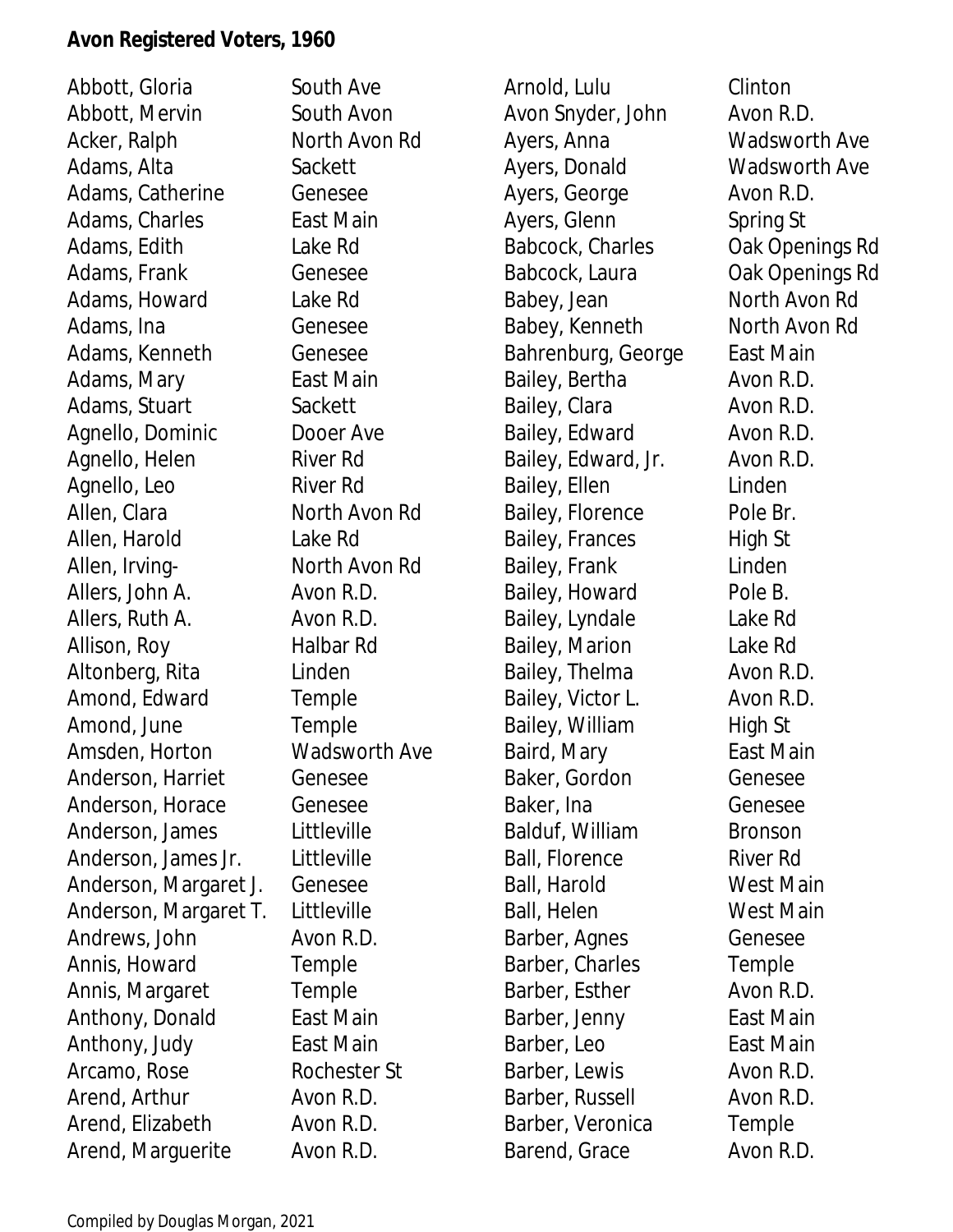Barend, John Avon R.D. Barnhardt, Oakley Honeoye Falls Barnhardt, Pauline Honeoye Falls Barrett, George Isham Ave Barrett, Isabell **Isham Ave** Barrett, Marcia Wadsworth Ave Barrett, Norman Wadsworth Ave Barry, Jean Clinton Barry, William Clinton Bartlett, Margaret Geneseo Bartlett, William Geneseo Batzel, Carole Wadsworth Ave Batzel, Dean Avon R.D. Batzel, Gary Wadsworth Ave Batzel, Harold Avon R.D. Batzel, Lois **Avon R.D.** Batzel, Louise **Avon R.D.** Batzel, Manila Avon R.D. Batzel, Richard Avon R.D. Batzel, Robert Avon R.D. Beason, Henry North Avon Rd Beck, Angeline Rochester St Beck, Karl Rochester St Beckwith, Charles **Avon R.D.** Beckwith, Minnie **Avon R.D.** Bell, Frances North Avon Rd Bell, J. Francis North Avon Rd Bell, Thomas Genesee Bellinger, Douglas Genesee Bellinger, Sylvia Genesee Benjamin, Nelson Avon R.D. Beynon, Gertrude Lacy St Biondolillo, Ann Prospect St Biondolillo, Anna Rochester St Biondolillo, Dianne Rochester St Biondolillo, James Rochester St Biondolillo, John Rochester St Biondolillo, Josephine Rochester St Biondolillo, Lawrence Prospect St Biondolillo, Margaret Prospect St Biondolillo, Margaret Rochester St

Biondolillo, Patrina Rochester St Biondolillo, Peter Rochester St Biondolillo, Phillip Rochester St Biondolillo, Sarah Rochester St Bishop, Agnes Prospect St Bishop, Cora Avon R.D. Bishop, Jackson Avon R.D. Bishop, Robert Avon R.D. Bishop, William Avon R.D. Blakley, Doris South Avon Rd Blakley, Kenneth South Avon Rd Blank, Leon Littleville Blank, Mae Littleville Bohan, Angeline North Avon Rd Bohan, John North Avon Rd Bohan, Katherine North Avon Rd Bolt, Carrie Genesee Bolt, Julie South Avon Rd Bolt, Seymour South Avon Booher, Eva **Isham Ave** Booher, Fay Isham Ave Booher, Jeanette Wadsworth Ave Boor, Guy Rochester St Boorman, Harold Wadsworth Ave Boulden, Fred Avon R.D. Boulden, Ruth Avon R.D. Boyd, Helen South Avon Boyd, Ralph Spring St Bradley, Ethel **Avon R.D.** Bradley, Jane North Avon Rd Bradley, Perc. Jr. Avon R.D. Bradley, Perivale Sr. Avon R.D. Bradley, Robert North Avon Rd Breezee, Charles Rochester St Brege, Louise Genesee Brege, Norman Genesee Brennan, Celia **Avon R.D.** Brennan, John Littleville Brennan, Peter Avon R.D. Brennen, Kathryn Littleville Brewer, Adele East Main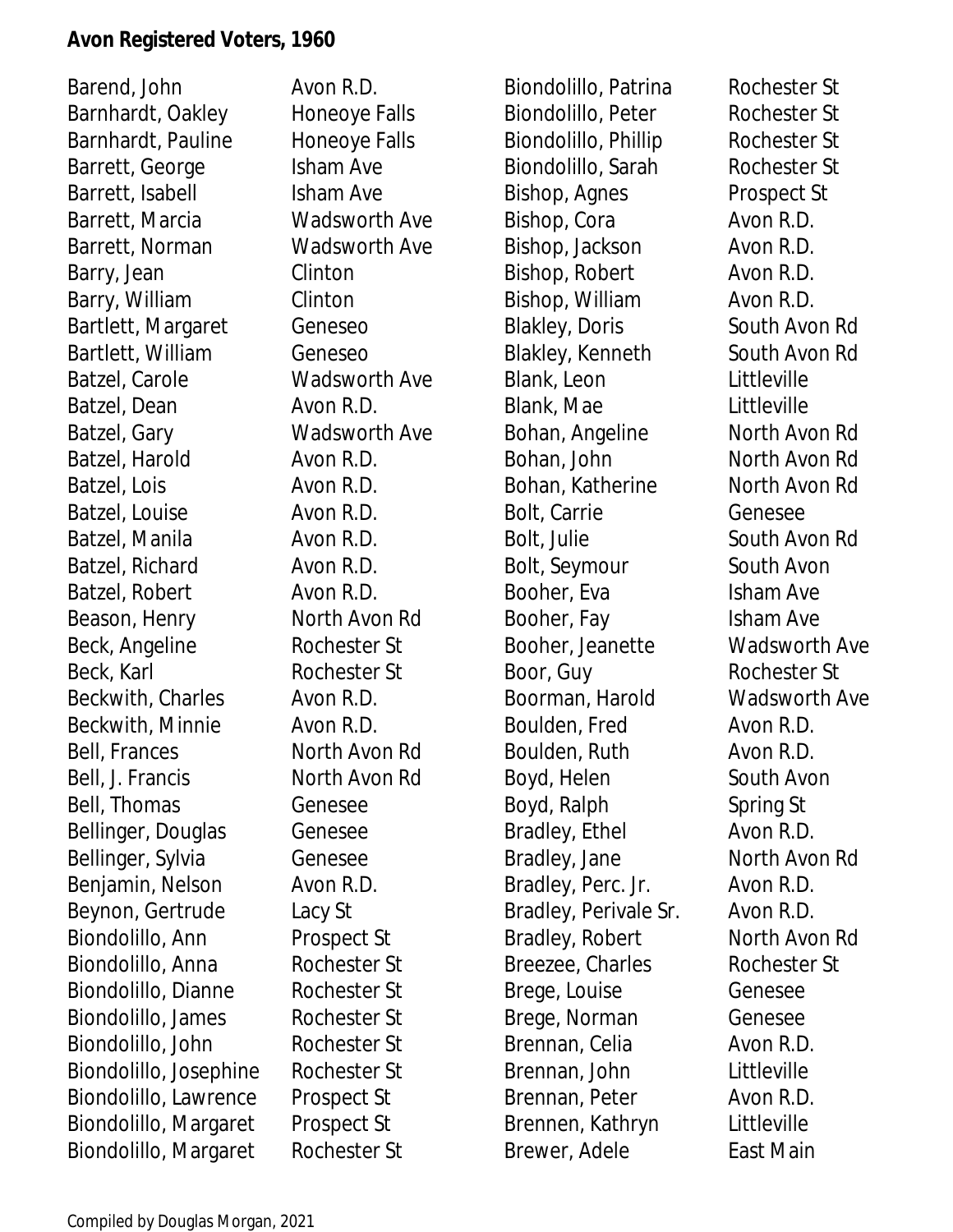Brewer, Gaylord Lake Rd Brewer, Mamie Lake Rd Brewer, William East Main Brion, Pauline West Main Brion, Robert West Main Bristol, Annette Avon R.D. Bristol, B. Clifford Avon R.D. Bristol, Bruce Avon R.D. Brogan, Edith Avon R.D. Brogan, William Avon R.D. Brooks, Helen Park Brown, Calvin Lacy St Brown, Carl North Avon Rd Brown, Charles **Avon R.D.** Brown, Dorothy **Oak Openings Rd** Brown, Dwight East Main Brown, Janet Park Brown, Joan East Main Brown, Leonard Sackett Brown, Phyllis Lacy St Brown, Raymond West Main Brown, Russell Park Browne, Bruce Genesee Browne, DeEtta High St Browne, Gladys Genesee Browne, Herman West Main Browne, Ira **East Main** Browne, Julia West Main Browne, Mary **East Main** Browne, Stephen High St Browne, W. Jack High St Bruckel, Jane Lacy St Bruckel, Louise North Avon Rd Bruckel, William Genesee Brugger, Richard Avon R.D. Bryant, William Bronson Bundy, Howard East Main Burdick, Gertrude Geneseo Burdick, Louis Geneseo Burgett, John High St Burke, Albert Park

Burke, Mary E. Park Bushek, Anthony Genesee Bushek, Geraldine Genesee Butsch, Charles **East Main** Caliendo, Lynne Wadsworth Ave Callahan, John Avon R.D. Callahan, Vita Avon R.D. Campanella, Augustus Rochester St Campanella, Henry Rochester St Campanella, Jennie Rochester St Campanella, Joseph Rochester St Campbell, Herbert Pole Br. Campbell, Jean East Main Campbell, Leonard East Main Campfield, David Avon R.D. Campfield, Shirley Avon R.D. Campo, Gerald North Avon Rd Campo, Sally North Avon Rd Cappadonia, Anna Wadsworth Ave Cappadonia, John Prospect St Cappadonia, Samuel Wadsworth Ave Carlie, Joseph Wadsworth Ave Carlie, Mary Wadsworth Ave Carlie, Mary Wadsworth Ave Carlin, Lucy **East Main** Carlin, Mary **Avon R.D.** Carlin, Ray **East Main** Carlin, Robert Avon R.D. Carlin, William Genesee Carlson, Arthur Reed Carlson, Barbara Reed Carpenter, Blanche High St Carpenter, Howard Lake Rd Carpenter, Marion Littleville Carrel, Leonard Avon R.D. Carrel, Louise Avon R.D. Carrick, Anne River Rd Carrick, David River Rd Carrick, Francis River Rd Carrick, Janice River Rd Carrick, Lyneth River Rd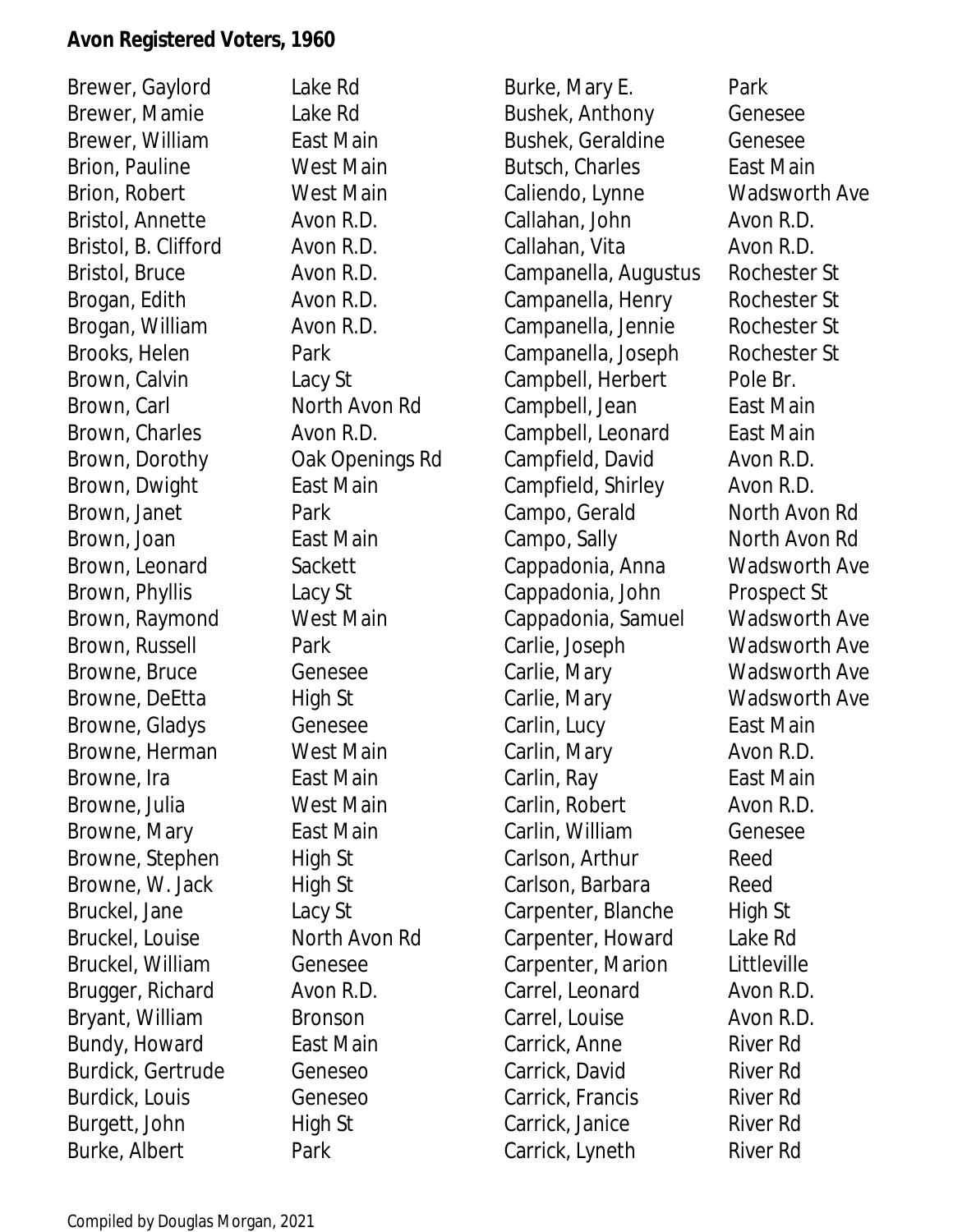Carrick, Samuel River Rd Carroll, Flizabeth **East Main** Carroll, Jean East Main Carroll, Joseph East Main Case, Charles **East Main** Cassidy, Bernice Littleville Castanza, Joseph RR Ave Catanese, Lewis Rochester St Catanese, Nina Rochester St Catonese, Joseph Rochester St Cellura, Catherine Wadsworth Ave Ceniglio, Charles Wadsworth Ave Cerame, Emil Avon R.D. Cerame, Theresa Avon R.D. Chapin, Dorothy River Rd Chappell, Hattie Clinton Chicknowski, Michael West Main Chicnowski, Josephine West Main Christie, Wanda Linden Church, Carol Avon R.D. Church, Clifford Sr. Avon R.D. Church, Donald J. Avon R.D. Church, Erma Avon R.D. Church, William Avon R.D. Cicero, Andrena High St Cicero, Joseph High St Clancy, Mary Temple Clapsadl, Francis Prospect St Clark, Harold **Avon R.D.** Clark, Jean Avon R.D. Clark, Kathryn Clinton Clark, Martha Wadsworth Ave Clark, R. William Clinton Clark, Reilly Clinton Clark, Robert Clinton Clark, Ruth Clinton Cleary, Loretta Park Cleaver, Justus River Rd Clements, Andrew Ashantee Clements, Andrew Spring St Clements, Edna Spring St

Clements, Harry **Avon R.D.** Clements, Henry Wadsworth Ave Clements, Janet Sugarb Clements, Mary Reed Clendenning, Clarb. Wadsworth Ave Close, Leland West Main Close, Leland, Jr. Sugarb Close, Mary A. Sugarb Cochrane, Margaret Genesee Cochrane, Thomas Genesee Coe, Mabel Grow Coffey, James North Avon Rd Coffey, Jerry Lake Rd Coffey, June North Avon Rd Coffey, Morris Lake Rd Cole, Alfred South Avon Rd Cole, Arthur **Avon R.D.** Cole, Audrey **Avon R.D.** Cole, Beverly Sugarb Cole, Carol **South Avon Rd** Cole, David East Main Cole, Donald Avon R.D. Cole, George South Avon Rd Cole, Geraldine Sugarb Cole, Harold Lake Rd Cole, Harold River Rd Cole, June South Avon Rd Cole, Leslie Sugarb Cole, Martin Genesee Cole, Mary **Ashantee** Cole, Mary South Avon Rd Cole, Robert **Ashantee** Cole, Rose M. East Main Coleman, Irene Lake Rd Coleman, Lavinia **East Main** Coleman, Stanley Lake Rd Collins, Charles Lacy St Collins, Daniel **Avon R.D.** Collins, Edward **Avon R.D.** Collins, Elizabeth East Main Collins, Fredericka Lacy St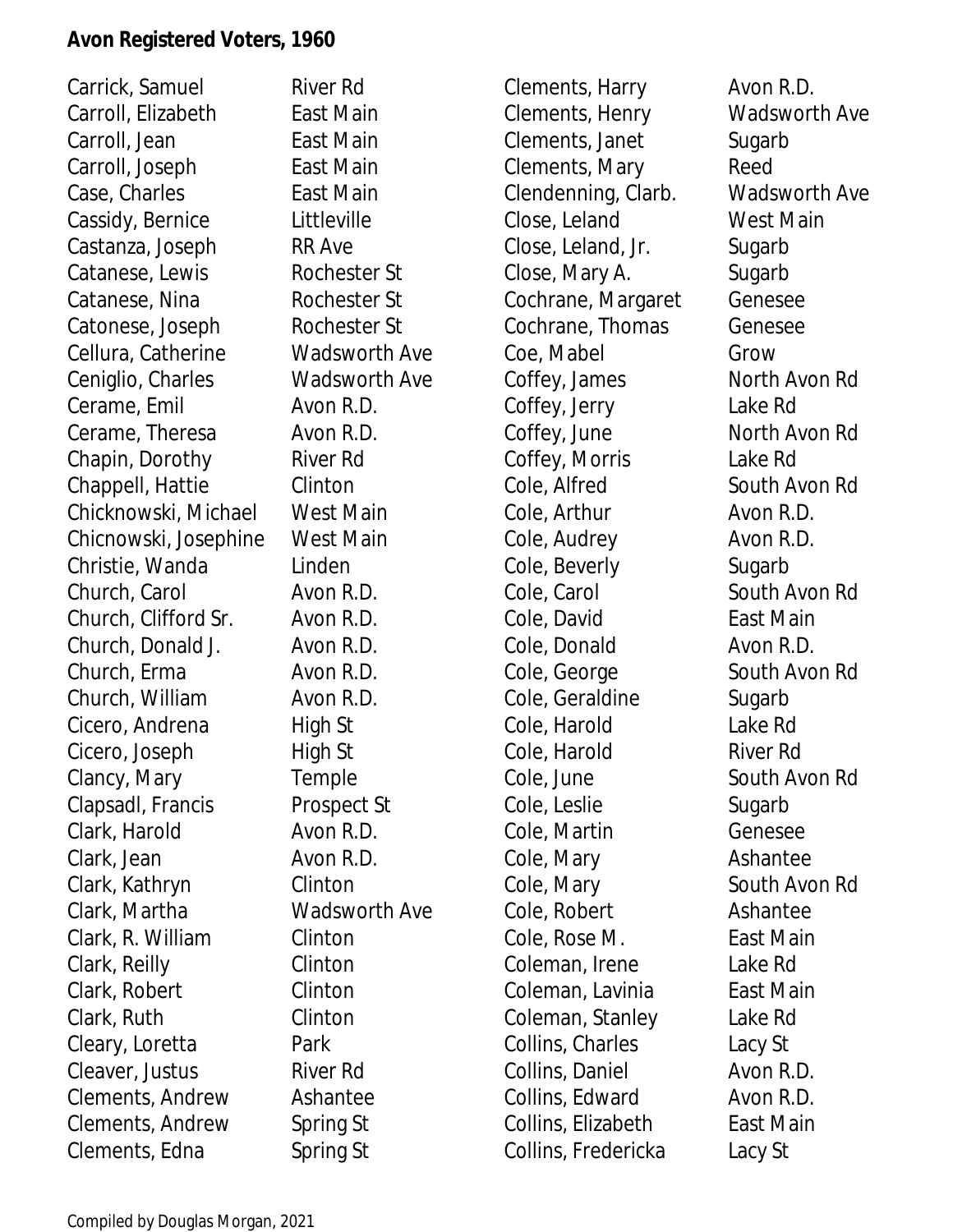Collins, James Avon R.D. Collins, James F. Avon R.D. Collins, John Fisk Collins, Mary E. Fisk Collins, Mary F. Temple Collins, Mary M. Avon R.D. Collins, Patrick **Avon R.D.** Collins, Richard Temple Coniglio, James Wadsworth Ave Coniglio, Samuel Wadsworth Ave Coniglio, Virginia Wadsworth Ave Conine, Charles **Avon R.D.** Conine, Rosemary Avon R.D. Connan, Joseph Genesee Connor, Charles North Avon Rd Connor, Suzanne North Avon Rd Connor, Thomas Prospect St Conroy, Lewis Sugarb Cook, Angeline Wadsworth Ave Cook, Donald Wadsworth Ave Cook, James Avon R.D. Cook, Lois **Avon R.D.** Cook, Mildred High St Cook, Sanford High St Coonan, Catherine Oak Openings Rd Coonan, Frances Genesee Cooney, Dorothy Dooer Ave Cooney, Renilda West Main Cooney, Robert Dooer Ave Cooney, Willis West Main Cosgriff, Angeline Wadsworth Ave Cosgriff, Carl Wadsworth Ave Costanza, Rose RR AVE Costello, Charles South Avon Rd Costello, J. Oswald South Avon Rd Costello, James South Avon Rd Costello, Lois **Oak Openings Rd** Costello, Thomas Oak Openings Rd Cottom, John South Ave Cottom, Madeline South Ave Cotton, Robert Linden

Cottone, Frances Wadsworth Ave Cottone, Frank Wadsworth Ave Cottone, Joseph Rochester St Cottone, Rose Rochester St Cottone, Samuel Wadsworth Ave Cottone. Pasquale Wadsworth Ave Couchman, James Clinton Coykendall, Clara Avon R.D. Coykendall, Pauline Avon R.D. Coykendall, Robert Avon R.D. Coykendall, Walter Avon R.D. Coyne, Carol Genesee Coyne, Catherine Prospect St Coyne, Dorothy Genesee Coyne, Edward Genesee Coyne, Gerald Genesee Coyne, Helen Barber Coyne, J. Louise Lacy St Coyne, James Genesee Coyne, Jeanne **Avon R.D.** Coyne, Martin Barber Coyne, Mary **Avon R.D.** Coyne, Richard Avon R.D. Coyne, Thomas Avon R.D. Coyne, William Avon R.D. Craig, Cecelia Park Craig, Frederick Temple Craig, Lena Temple Croston, Mildred Genesee Croston, Paul **Genesee** Croston, Paul Jr. Genesee Crye, Donald Avon R.D. Crye, Esther Avon R.D. Crye, Gladys Avon R.D. Crye, Jennie Avon R.D. Crye, Thomas Avon R.D. Culbertson, Patricia Avon R.D. Culbertson, Wayne Avon R.D. Cullen, Geraldine Isham Ave Cullen. Louise Isham Ave Cullinan, Martha Lacy St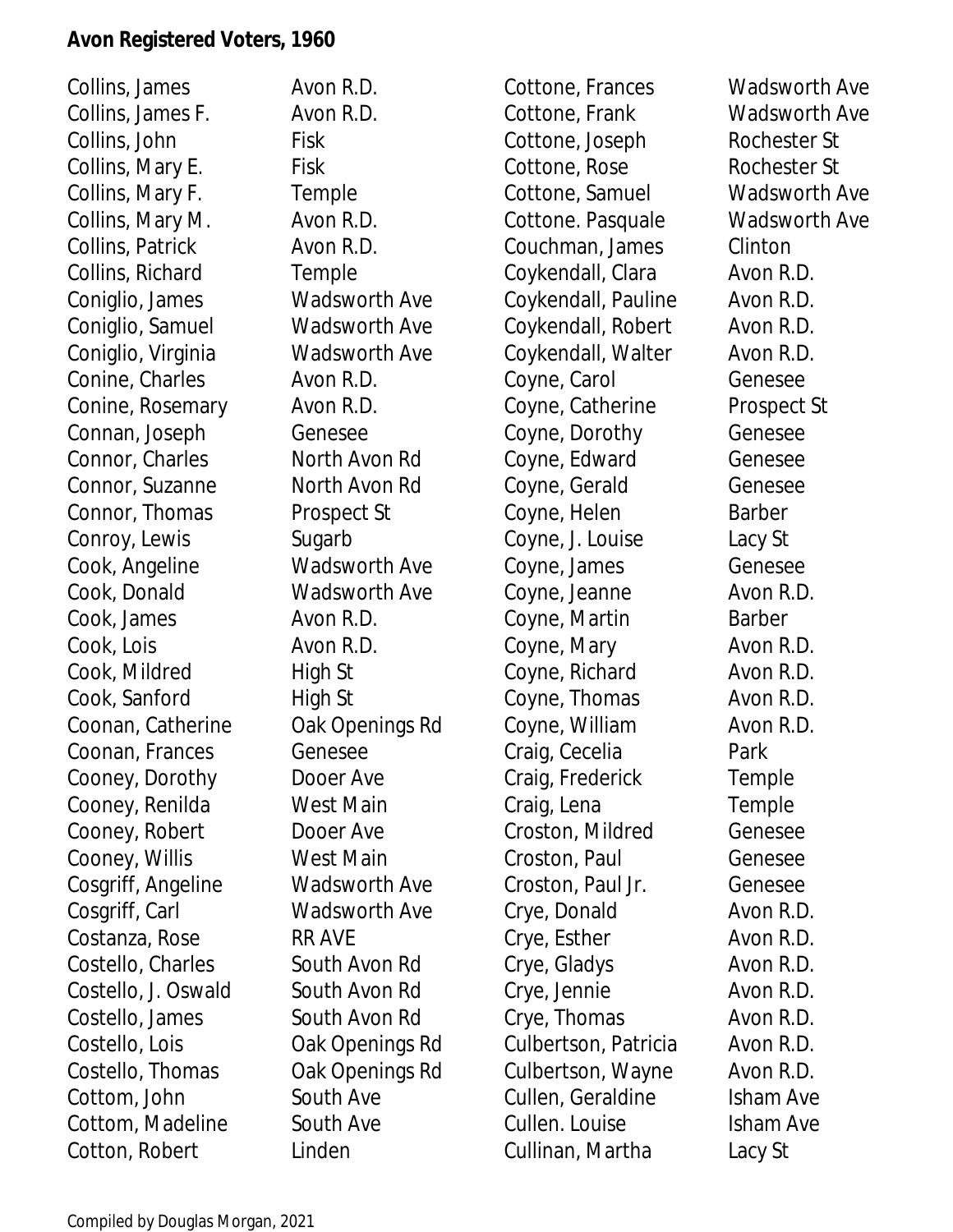Cullinan, Mary Park Curry, Kate East Main Curry, Maurice Genesee Curtiss, Ethel East Main Cushing, Barbara Wadsworth Ave Cushing, Charles Clinton Cushing, Hillma Isham Ave Cushing, Lee Clinton Cushing, Pauline Clinton Cushing, William E. Isham Ave Cushing, William T. Wadsworth Ave Czajkowski, Carol Prospect St D'Angelo, Angelina Rochester St D'Angelo, Carrie West Main D'Angelo, Dominick West Main D'Angelo, Esther Richmond Lane D'Angelo, Gerald Richmond Lane D'Angelo, Gladys Clinton D'Angelo, Mamie Rochester St D'Angelo, Marie West Main D'Angelo, Mary Richmond Lane D'Angelo, Philip Clinton D'Angelo, Ross Rochester St D'Angelo, Sam Richmond Lane D'Angelo, Samuel West Main D'Angelo, Valentina North Avon Rd D'Angelo, Vincenza North Avon Rd D'Pasquale, Antoinette Reed D'Pasquale, Dominic Reed D'Pasquale, Joseph Reed D'Pasquale, Samuel Prospect St Dainard, Arthur Fisk Dale, George Littleville Dale, John Littleville David, Clarence Temple Davidson, Blanche Reed Davidson, Eunice Avon R.D. Davidson, Gilda West Main Davidson, James Avon R.D. Davidson, James West Main Davidson, Marion Avon R.D.

Davidson, Robert Reed Davidson, Wilson **Avon R.D.** Davin, Blanche North Avon Rd Davin, Clara West Main Davin, Clement Avon R.D. Davin, Eileen Avon R.D. Davin, Elizabeth Wadsworth Ave Davin, Elizabeth M. Wadsworth Ave Davin, Florence North Avon Rd Davin, Francis West Main Davin, Geraldine Clinton Davin, Katherine **Avon R.D.** Davin, Lawrence North Avon Rd Davin, Marcella West Main Davin, Mark North Avon Rd Davin, W. Leonard Clinton Davis, Fred Genesee Davis, Lucy Genesee Davison, William High St DeFranco, Angeline Wadsworth Ave DeFranco, Anthony Rochester St DeFranco, Charles Wadsworth Ave DeFranco, Jane Rochester St DeFranco, Thomas Rochester St Delaney, Edward North Avon Rd Delaney, Eleanor North Avon Rd Delaney, Lawrence Temple Delaney, Leonard Lacy St Delaney, Marie North Avon Rd Delaney, Ruth Temple Delaney, Teresa Lacy St Denise, Lawrence Rochester St Denise, Mary Rochester St Denise, Thomas Rochester St Denton, Bonner Avon R.D. Denton, Howard North Avon Rd Denton, Maude Avon R.D. Denton, Ruth North Avon Rd Despard, Louise Clinton Despard, MaryClinton DeVries, Andrew Honeoye Falls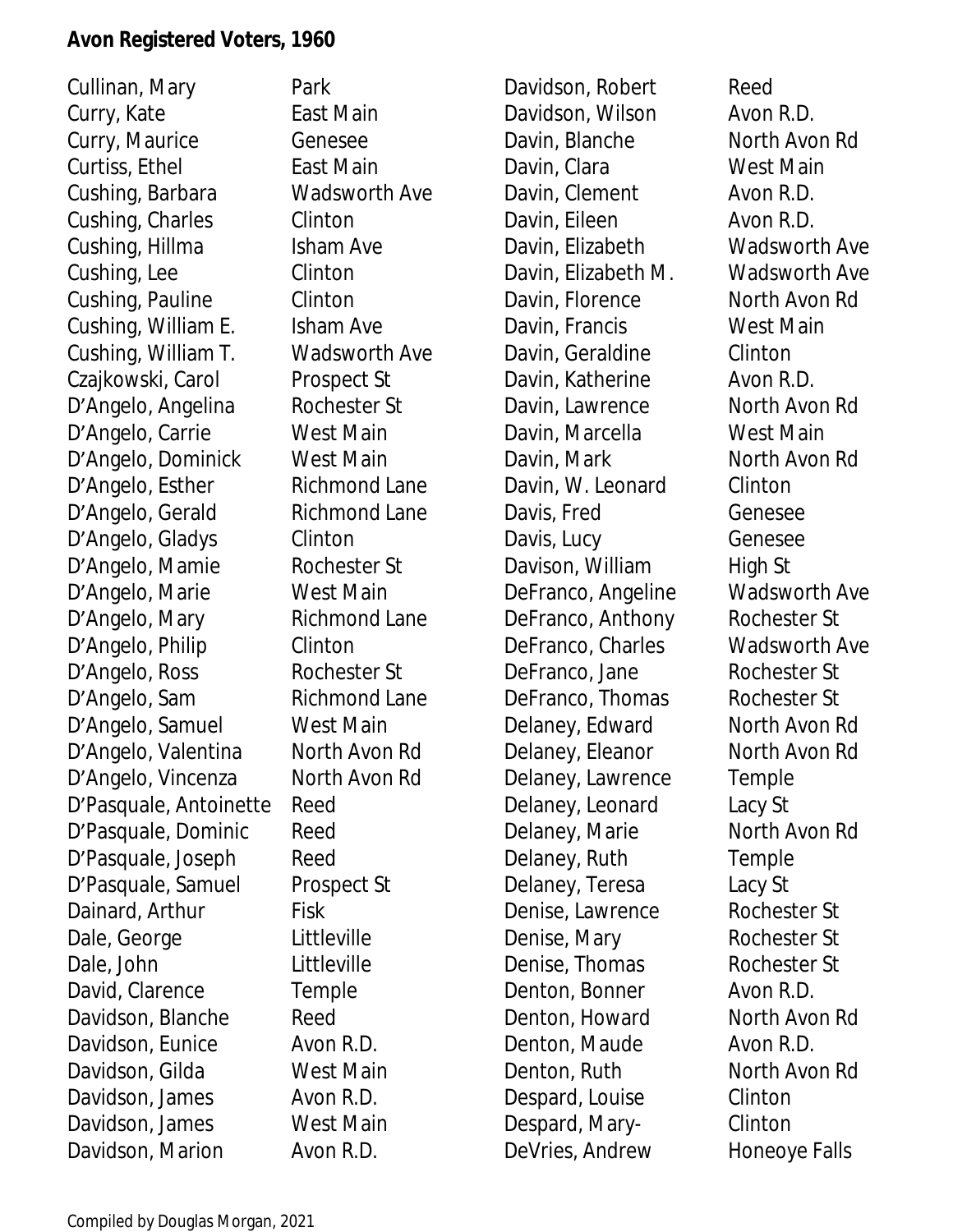DeVries, Margaret Honeoye Falls Dickenson, Mildred North Avon Rd Dieter, Marion Linden Dieter, Royal Linden Dillon, Clarence Avon R.D. Dillon, Mary **Avon R.D.** Dimon, George Linden Dioguardi, Angeline West Main Dioguardi, Elizabeth West Main Dioguardi, James West Main DiPasquale, Dominic Prospect St DiPasquale, Frances Prospect St DiPasquale, Sadie Prospect St Dolliver, John Avon R.D. Dolliver, Louise Avon R.D. Dooley, Edward Temple Doty, George Linden Doty, Mary Linden Doty, Robert Linden Dougherty, Albert Dooer Ave Dougherty, Harold Wadsworth Ave Dougherty, Helen Dooer Ave Dougherty, James High St Dougherty, Mary J. Wadsworth Ave Dougherty, Phyllis Wadsworth Ave Downey, Arnold Ashantee Downey, Barbara Ashantee Downey, Barton Avon R.D. Downey, Olive Avon R.D. Downing, Pearl East Main Driscoll, John H. West Main Driscoll, John W. Wadsworth Ave Driscoll, Louise West Main Driscoll, Mary Wadsworth Ave Druschel, Barbara Genesee Druschel, Henry Genesee DuBois, John Genesee Duke, Dorothy Avon R.D. Dukelow, George Littleville Dukelow, Mary Littleville Dunbar, Alvin East Main

Dunbar, Esther East Main Durkee, Gertrude Spring St Dusel, George **Avon R.D.** Dziekonski, Beverly East Main Dziekonski, Jake East Main Eadie, Carleton Honeoye Falls Eadie, Stella Honeoye Falls Eagan, Paul **West Main** Eagan, Paul West Main Eames, Arthur Avon R.D. Easterbrook, Margaret Clinton Easterbrook, Martha Clinton Ellis, Louis Fisk Ellis, Marian Fisk Embling, Hazel Avon R.D. Embling, Ward Avon R.D. Emerson, Charlotte East Main Emerson, Thomas East Main Emmi, Bella... Dooer Ave Emmi, Carmello Wadsworth Ave Emmi, Egidio Wadsworth Ave Emmi, Rose Wadsworth Ave Englert, Ella Prospect St Ernandis, Joseph Lake Rd Ernandis, Josephine Lake Rd Fagan, Richard High St Fagan, Suzanne High St Failey, Ora River Rd Falk, George **East Main** Fallon, Robert **Avon R.D.** Fallon, Thelma **Avon R.D.** Farley, Charlotte South Avon Rd Farley, Vernon South Avon Rd Farnham, Donald Avon R.D. Farnham, Norma Avon R.D. Farnum, Edna Genesee Farnum, William Genesee Farr, Carlos **Avon R.D.** Farrell, Fred South Ave Farrell, Mary L. South Ave Farrell, Myrtle Avon R.D.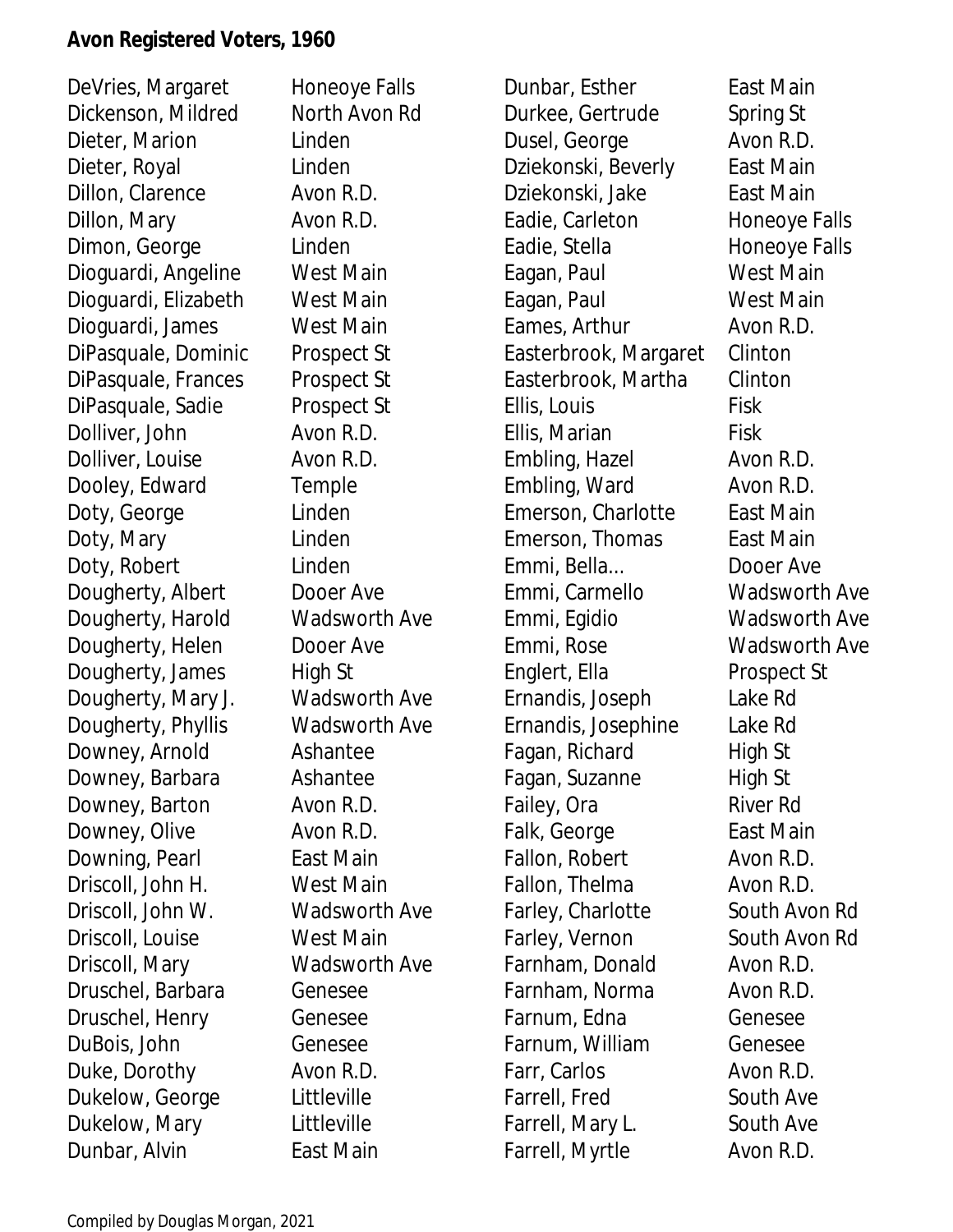Feeley, Elizabeth Reed Feeley, Jane East Main Feeley, John Reed Feeley, Robert East Main Fincher, J. C. Clinton Fincher, Ruth Clinton Finity, Edward North Avon Rd Finley, Cecelia Avon R.D. Finley, Harold Avon R.D. Fitzgerald, Catherine Oak Openings Rd Fitzgerald, Maurice Oak Openings Rd Floyd, Dorothea Avon R.D. Flynn, Patrick Prospect St Ford, Dorothy Clinton Ford, Norman Clinton Forsythe, Howard Fisk Foster, John Avon R.D. Foster, Mary **Avon R.D.** Frederick, Anna Honeoye Falls Frederick, John Clinton Frederick, Marjorie Clinton Frederico, Nina Rochester St Freese, Kenneth High St French, Gill High St French, Lucille High St French, Rita Clinton French. John Clinton Frew, Frances Rochester St Frew, Leo Rochester St Fries, Clarence **East Main** Fries, Violet **East Main** Frobel, Charles **Avon R.D.** Furlan, Elsa Genesee Furlan, Jacinth Genesee Fusco, Angie Wadsworth Ave Fusco, Dora South Avon Fusco, Frank Wadsworth Ave Fusco, Italia Spring St Fusco, Joseph Wadsworth Ave Fusco, Joseph L. Spring St Fusco, Joseph T. Wadsworth Ave

Fusco, Mary Wadsworth Ave Fusco, Michael Spring St Fusco, Minnie Wadsworth Ave Fusco, Paul" Wadsworth Ave Fusco, Rose Wadsworth Ave Fusco, Samuel Wadsworth Ave Fusco. Leo South Avon Futter, Jane **Avon R.D.** Futter, Sidney R. **Avon R.D.** Galbraith, Donald Temple Galbraith, Mary Temple Gallagher, Helen Avon R.D. Gallagher, John Avon R.D. Gath, Anne **Avon R.D.** Gath, Laverne **Avon R.D.** Gath, Norman Avon R.D. Gelsomino, Charles North Avon Rd Gelsomino, Joseph North Avon Rd Gelsomino, Nancy North Avon Rd Gerace, Phyllis Bronson Gerace, Samuel Bronson Gerew, Anna **Avon R.D.** Gernold, Kenneth Honeoye Falls Gianforte, Alice Temple Gianforte, Charles **Rochester St** Gibbs, Thomas Fisk Gibson, Harold Bronson Gibson, Norma Bronson Gibson, Robert Temple Gifford, Elizabeth Halbar Rd Gifford, Lyle Halbar Rd Gilbert, George Honeoye Falls Gilbert, Mabel Genesee Gilbert, May Genesee Gillard, Ruth Genesee Gillard, Thomas Genesee Gillen, Dorothy Avon R.D. Gillen, Francis Avon R.D. Gillen, Michael **Avon R.D.** Gionforte, Josephine Rochester St Goddard, Charlotte Temple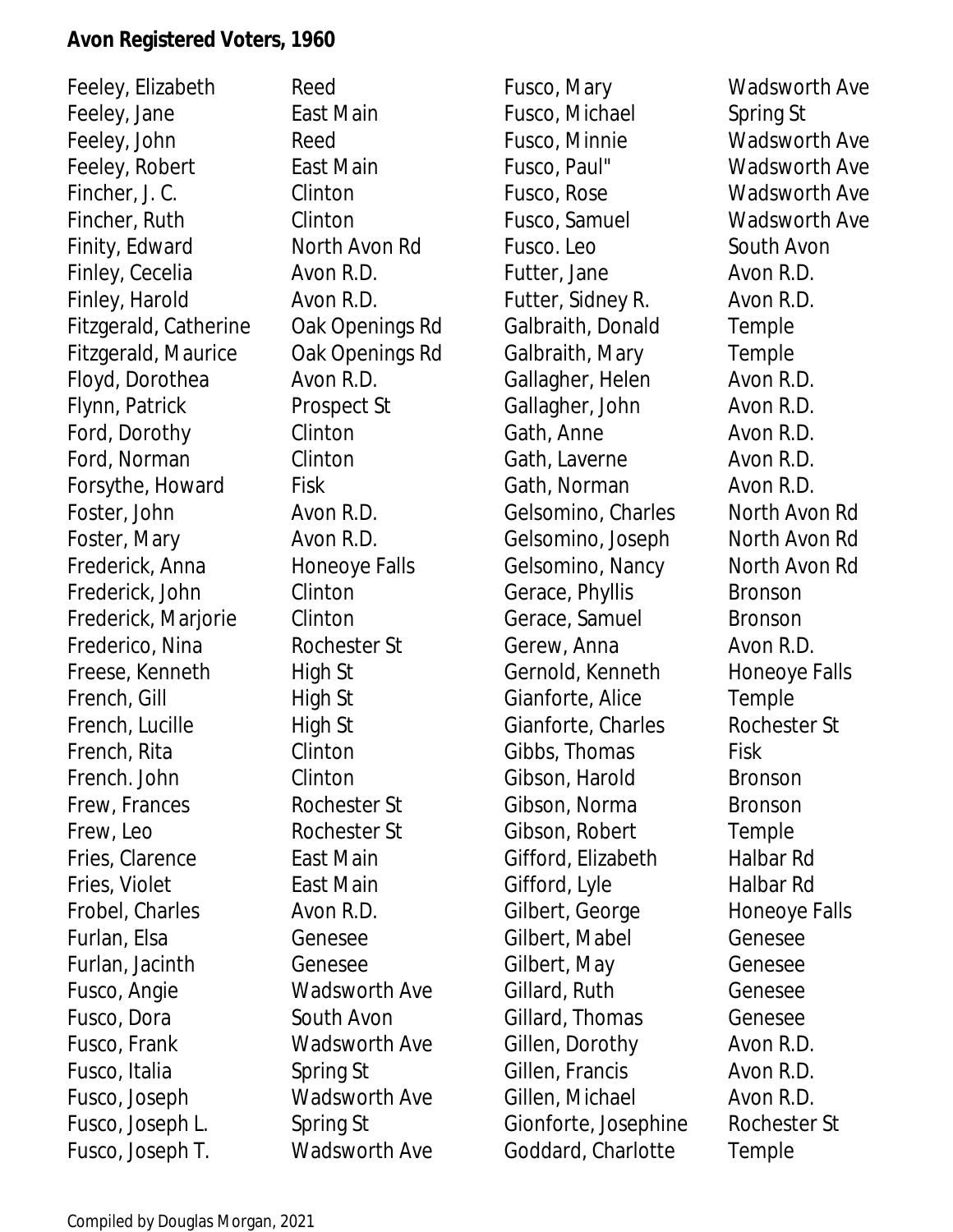Goddard, William Temple Goodberlet, Charles Wadsworth Ave Gott, John Temple Gott, Mabel **East Main** Gott, Mary **Temple** Gott, O. Howard East Main Graham, Dorthea West Main Graham, William West Main Gray, Clyde Genesee Gray, Erma Temple Gray, Eudora Genesee Gray, Joseph Temple Green, Forrest Clinton Green, Irene Genesee Green, Isabelle Clinton Green, J. H. Genesee Greene, Everett North Avon Rd Greene, Frank High St Greer, Alexander River Rd Greer, Bernice River Rd Greer, Evelyn Avon R.D. Greer, James River Rd Greer, Robert River Rd Greer, Ruby River Rd Greer, Thomas Avon R.D. Griffin, Joseph Wadsworth Ave Gross, Rose Rochester St Grow, Charles Grow Grow, Gretchen Grow Guernsey, Fred Avon R.D. Guernsey, Sara Avon R.D. Guisweite, Fred East Main Gulnac, James Genesee Gulnac, Lulu Genesee Gunther, John Avon R.D. Guttman, Eric West Main Haight, Irene Genesee Hall, Cornelia **East Main** Hall, Harlo East Main Hall, Robert Spring St Haller, Christian East Main

Haller, Margaret East Main Haller, Stuart Genesee Hamilton, Hattie Sackett Hammond. Helen Avon R.D. Haney, Donald West Main Haney, Elizabeth West Main Haney, Paul Rochester St Haney, Theresa Rochester St Hanna, David **Avon R.D.** Hanna, Dawn **Avon R.D.** Hanna, Dorothy Genesee Hanna, Hilda Honeoye Falls Hanna, Merton Rochester St Hanna, Nancy **High St** Hanna, Robert Genesee Hanna, Walter Honeoye Falls Hardy, Dorothy North Avon Rd Hardy, Jessie East Main Hardy, Jonas North Avon Rd Harkley, Doris Avon R.D. Harkley, Effie **Avon R.D.** Harkley, Sidney **Avon R.D.** Harmon, Louise Littleville Harness, Dorothy Temple Harness, Irene Lacy St Harness, Milton Lacy St Harrington, Doris Temple Harrington, Dorothy Avon R.D. Harrington, Ethel Avon R.D. Harrington, Fred Avon R.D. Harrington, John Avon R.D. Harrington, Norman Temple Harris, Eleanor **Oak Openings Rd** Harrison, Clarabelle High St Harrison, Dean High St Harrison, Margaret High St Harrison, Roger High St Hartford, Betty Littleville Hartford, William Littleville Hatch, Merle Temple Hatch, Ruby Temple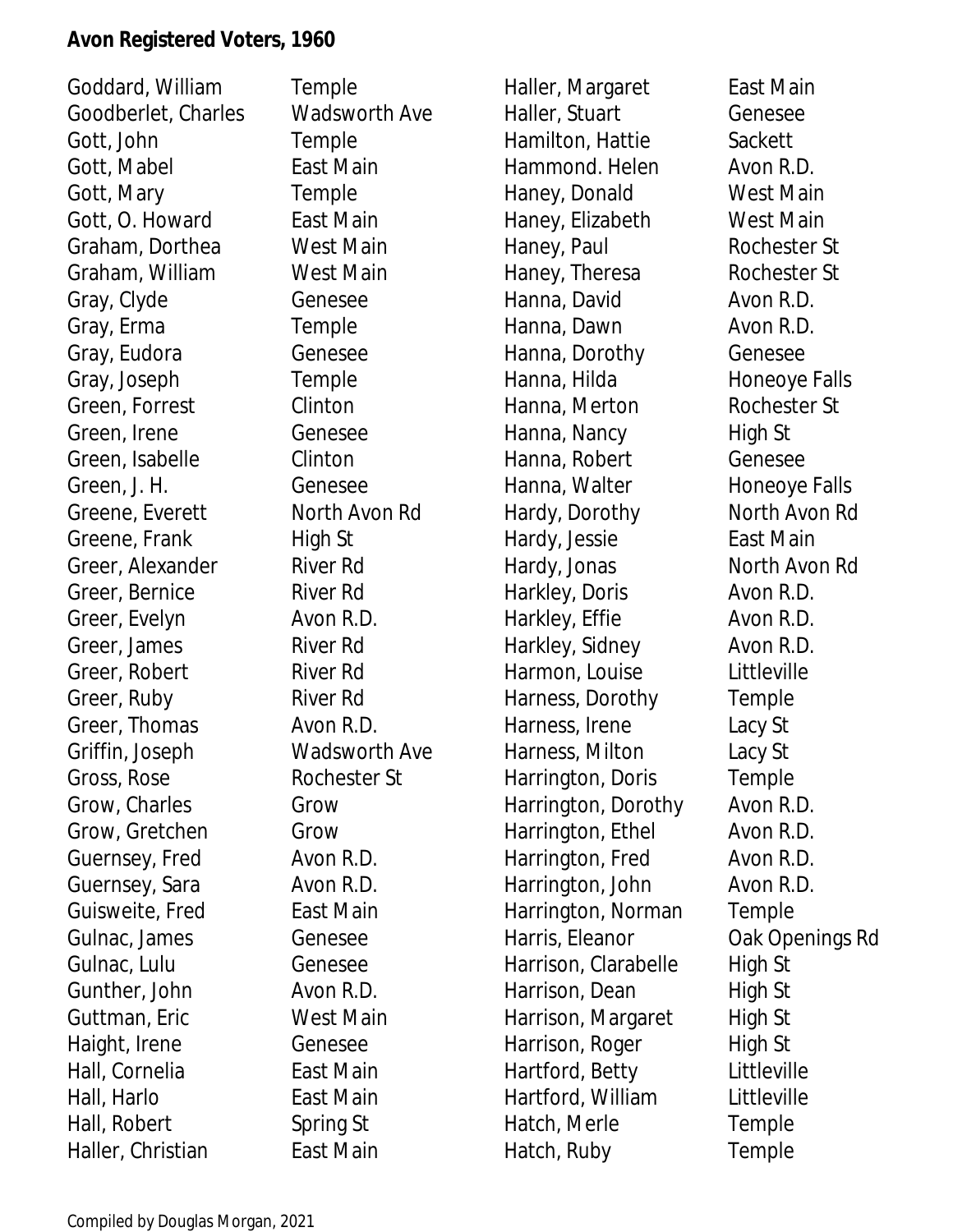Hauer, Carl **Darby** Hauer, Irma Darby Havens, Doreen Genesee Havens, John Genesee Heberton, Louise Genesee Henderson, Elizabeth Wadsworth Ave Henderson, Irene Ashantee Henderson, Joan Wadsworth Ave Henderson, John Ashantee Henderson, Richard Wadsworth Ave Henry, Jennie Wadsworth Ave Henry, Truby **Temple** Henry, Willis Prospect St Henty, Clarence Clinton Henty, Isobel Clinton Herron, Marjorie High St Hess, Willard Genesee Hilliard, Helen Genesee Hinds, Beryl Lake Rd Hinds, Harold Lake Rd Hinds, Myrtle Lake Rd Hocmer, Gertrude Spring St Hodgman, Julia High St Holcombe, Louise Genesee Holdridge, Gretchin Pole Bridge Rd Holdridge, Lester Pole Bridge Rd Holler, Arlene Genesee Holler, Helene Genesee Holler, Paul Genesee Hollister, George Avon R.D. Holmes, Harold Avon R.D. Holmes, Winifred Avon R.D. Horan, Francis North Avon Rd Horan, Rosemary North Avon Rd Horne, Helena Lake Rd House, Earl Lake Rd House, Mabel Lake Rd Hovey, Larry Halbar Rd Hulburt, Rita Maple Hulburt, Roy Maple Hungerford, Ruth Bronson

Hussong, Harold Avon R.D. Hussong, Luise Avon R.D. Iler, Clyde Littleville Iler, Clyde River Rd Iler, Eleanor Lacy St Iler, Ethel Lacy St Iler, Grace South Ave Iler, Harriet East Main Iler, Jean Littleville Iler, John Lacy St Iler, William East Main Iler, William Jr. Lacy St Ingalls, Edward Lake Rd Ingalls, Louise **Avon R.D.** Ingalls, Patricia Lake Rd Ingersoll, Glenn Clinton Inzinna, Agnes Rochester St Inzinna, Charles Rochester St Inzinna, Clara Rochester St Inzinna, Jerry Rochester St Inzinna, Rose Rochester St Ippolita, Mary Prospect St Ippolita, Mary Rochester St Ippolito, Anthony Prospect St Ippolito, Josephine Rochester St Jacobs, June Avon R.D. Jacobs, Nellie Littleville Jacobs, Preston Avon R.D. Jeffards, Mary Genesee Jefferds, Elizabeth Genesee Jenks, Hortense High St Jenks, Howard High St Jenks, Kenneth Maple Jenks, Mildred Maple Jerles, Doris Linden Jesse, Lewis **Avon R.D.** Jesse, Vera Avon R.D. Jinks, Alonzo Avon R.D. Jinks, Edith Avon R.D. Jobes, Helen Clinton Johnson, Albertus Avon R.D.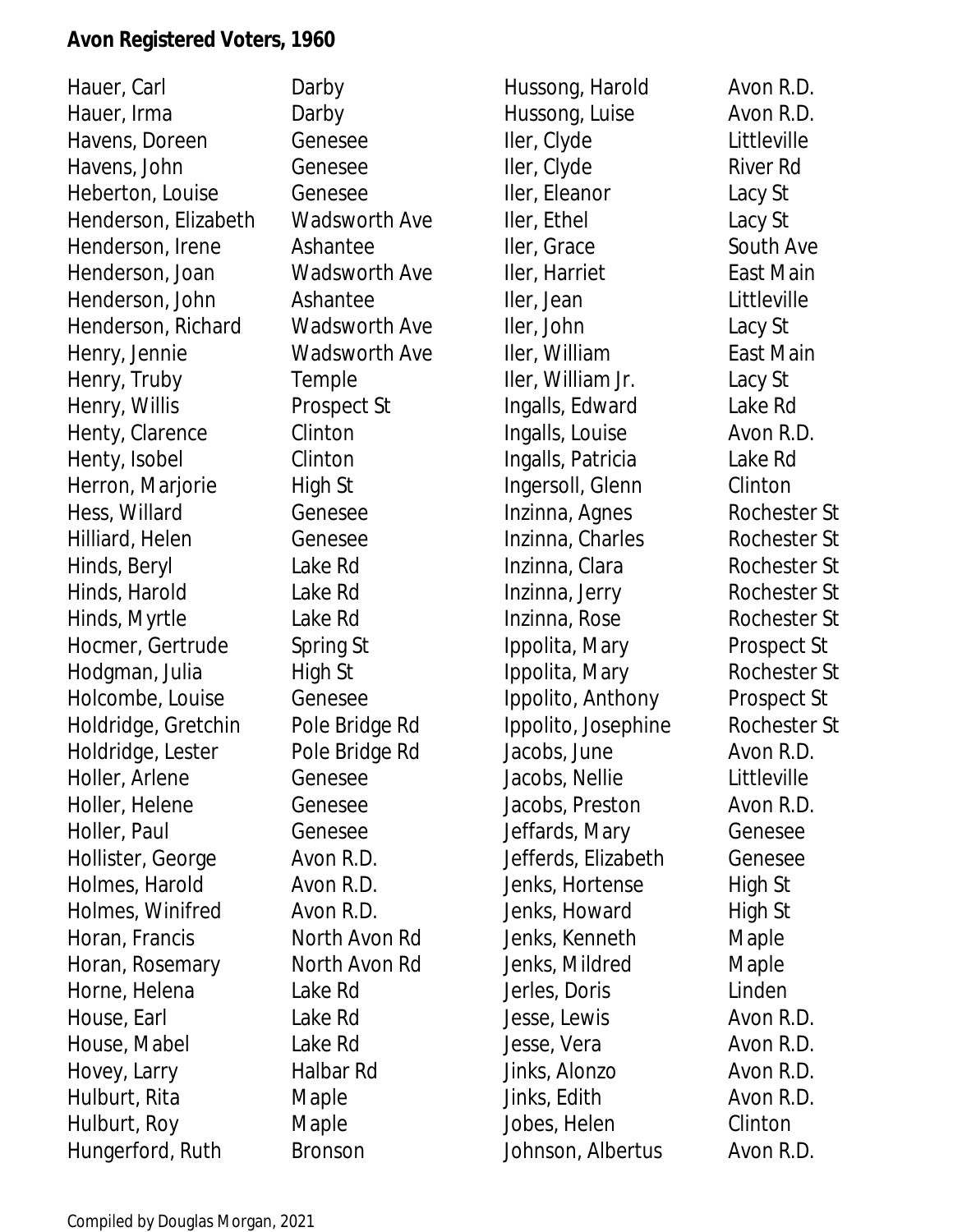Johnson, Aryton Temple Johnson, George T. Avon R.D. Johnson, Leonard Avon R.D. Johnson, Marie **Avon R.D.** Johnson. Elizabeth Avon R.D. Jones, Carol West Main Jones, James West Main Joynt, George River Rd Joynt, Mary L. River Rd Kachmer, Joseph Wadsworth Ave Kachmer, Viola Wadsworth Ave Keatley, Ethel Dooer Ave Keatley, Francis Dooer Ave Keeley, Lawrence Oak Openings Rd Kellen, Bertha Avon R.D. Kellen, Frances High St Kellen, Fred High St Kellen, Laura **Clinton** Kellen, Matthew High St Kellen, Matthew, Jr. Clinton Kelley, Robert Wadsworth Ave Kellogg, Martha Temple Kellond, Arthur Rochester St Kellond, Viola Rochester St Kennedy, Anna **Avon R.D.** Kennedy, Harold Avon R.D. Kennett, Frances Avon R.D. Kennett, Thomas Avon R.D. Kerrison, Ernest Genesee Kerrison, Joan Genesee Kiefer, John Honeoye Falls Kime, Truman River Rd Kime, Virginia River Rd King, Belle East Main King, Fred East Main King, George East Main King, Rita **East Main** Kingsbury, Helen Genesee Kingsbury, Roland Genesee Kingston, David Genesee Kingston, Ruth Genesee

Knight, Heather Spring St Knight, Helen Spring St Knight, VanZandt Spring St Koval, Helen West Main Krebbeks, Eugene Avon R.D. Krebbeks, Wilma Avon R.D. Kuitunen, Alice High St Kuitunen, Harvey High St Kuitunen, Marilyn High St Kuitunen, Robert High St Kuitunen, William High St Kurtz, Bernard Lake Rd Kurtz, Winifred Lake Rd LaGeorge, Joseph Wadsworth Ave Landers, Dorothy Avon R.D. Landers, John Avon R.D. Landers, John Jr. Avon R.D. Landon, Barbara Lacy St Landon, Elizabeth Avon R.D. Landon, Glenn Lacy St Landon, Grace Avon R.D. Landon, Otto **Avon R.D.** Lang, Carolyn Dooer Ave Lang, Charles **Dooer Ave** Lanham, Laura North Avon Rd Lanham, William North Avon Rd Lapoma, Frank Pole Bridge Rd Lapoma, Rose Pole Bridge Rd Laverty, Dorothy East Main Laverty, Irene West Main Laverty, James East Main Laverty, John West Main Leak, Howard South Avon Rd Leary, Joseph West Main Leary, Leo Lacy St Leary, Marjorie West Main Leary, May Lacy St Lee, Elden Avon R.D. Lee, Elden, Jr. Avon R.D. Lee, Florence Avon R.D. Lee, Genevieve Avon R.D.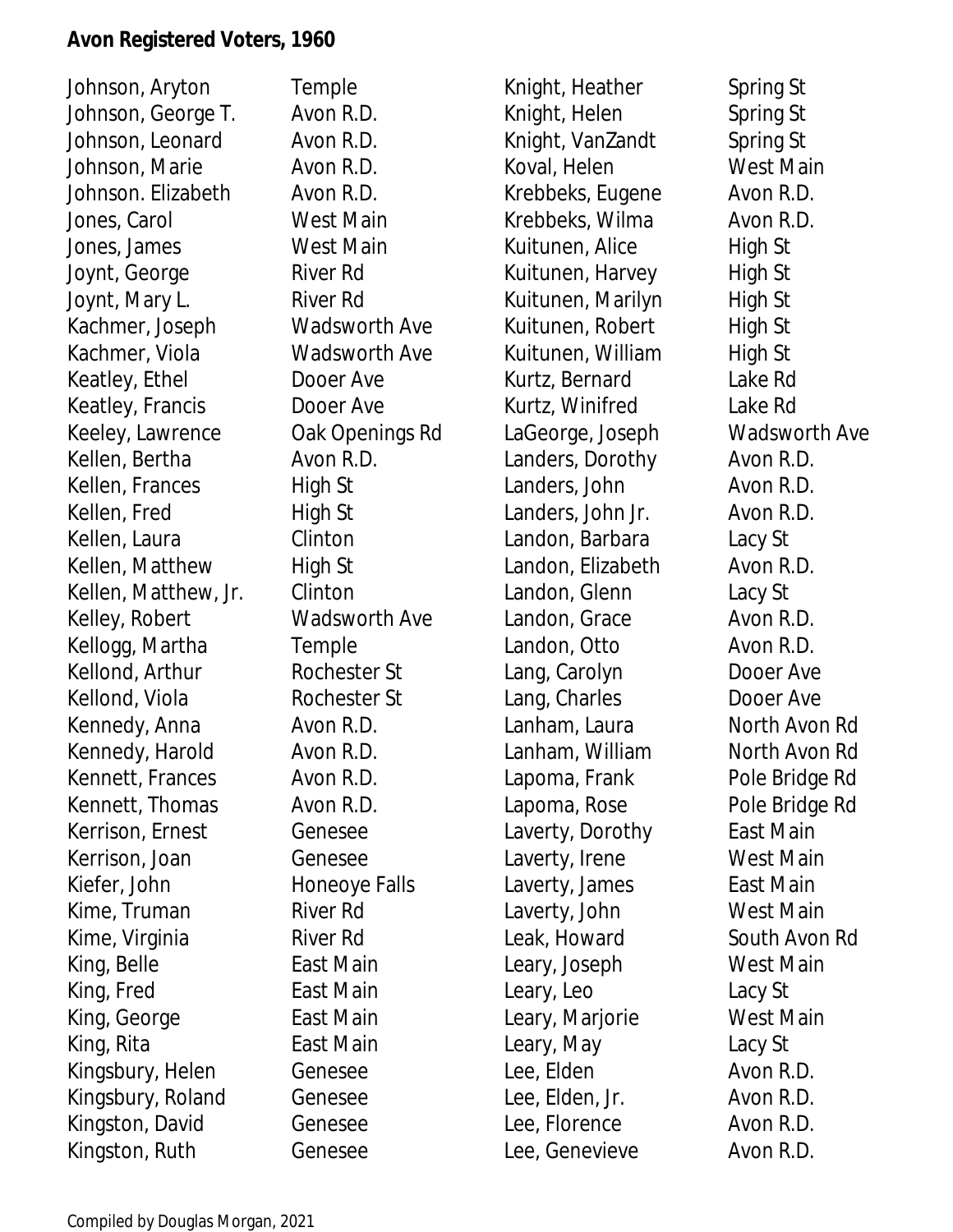Lee, James Avon R.D. Lee, Mary Clinton LeFeber, Donald Littleville LeFeber, Lucille Littleville LeFeber, Marvin North Avon Rd LeFeber, Olive Littleville Leighton, Leida Wadsworth Ave Leinbach, Marilyn Halbar Rd Leinbach, Ruth Halbar Rd Leone, Isabelle Rochester St Leone, Nunzio Rochester St Leta, Antonio Rochester St Lewis, Eugenia Wadsworth Ave Lewis, Milto Wadsworth Ave Liberti, Antonia Wadsworth Ave Liberti, Nicholene Wadsworth Ave Light, Harry Oak Openings Rd Light, J. Leo East Main Light, Mary Oak Openings Rd Light, Phyllis High St Light, Ruth G. Cak Openings Rd Light, Ruth R. East Main Lock, Lawrence Isham Ave Locke, Lee E. Sand Scham Ave LoCurto, Angelo Clinton LoCurto, Anne Clinton LoCurto, James Clinton Longfellow, Corrine North Avon Rd Longfellow, Frank North Avon Rd Longfellow, Harry North Avon Rd Longfellow, Jacqueline North Avon Rd Lonsberry, Leon Avon R.D. Loomis, Orville Temple Loomis, Patricia Temple Lucas, Onnolee Maple Lucas, Samuel Avon R.D. Lucas, Sarah Avon R.D. Lussow, Eleanor Oak Openings Rd Lussow, Helen Genesee Lussow, Stanley Genesee Lyday, Bertha **Avon R.D.** 

Lyday, Preston Avon R.D. Lynch, Eleanor South Avon Rd Lynch, George South Avon Rd Lynn, Ernest Genesee Lynn, Lois Genesee MacDowell, Gert. Avon R.D. MacDowell, Wm. Avon-R.D. Machin, Nancy Clinton Machin, Willis Clinton MacIntyre, Eleanor Sackett MacIntyre, George Sackett Mack, Ethel North Avon Rd Mader, Minnie Wadsworth Ave Mahar, Alvie **Avon R.D.** Mahar, Elizabeth Avon R.D. Mahoney, Marie **Avon R.D.** Mairs, Alice North Avon Rd Mairs, Donald North Avon Rd Mairs, Evelyn Linden Mairs, Jennie Clinton Mairs, Marion Linden Mairs, Mary Clinton Mairs, Monica **Park** Mairs, Walter **Linden** Mairs, William Park Malone, Aloysius **Avon R.D.** Malone, Joseph Avon R.D. Malone, Margaret Spring St Malone, Walter Spring St Mapp, John Ashantee Maresca, Mary Rochester St Maresca, Pat Reed Margiotta, Guy River Rd Margiotta, Josephine Wadsworth Ave Margiotta, Mary A. River Rd Margiotta, Rocco Wadsworth Ave Marschke, Albert, Sr. Wadsworth Ave Marschke, Arthur Oak Openings Rd Marschke, Esther Wadsworth Ave Marschke, Frank Lacy St Marschke, Mary Lacy St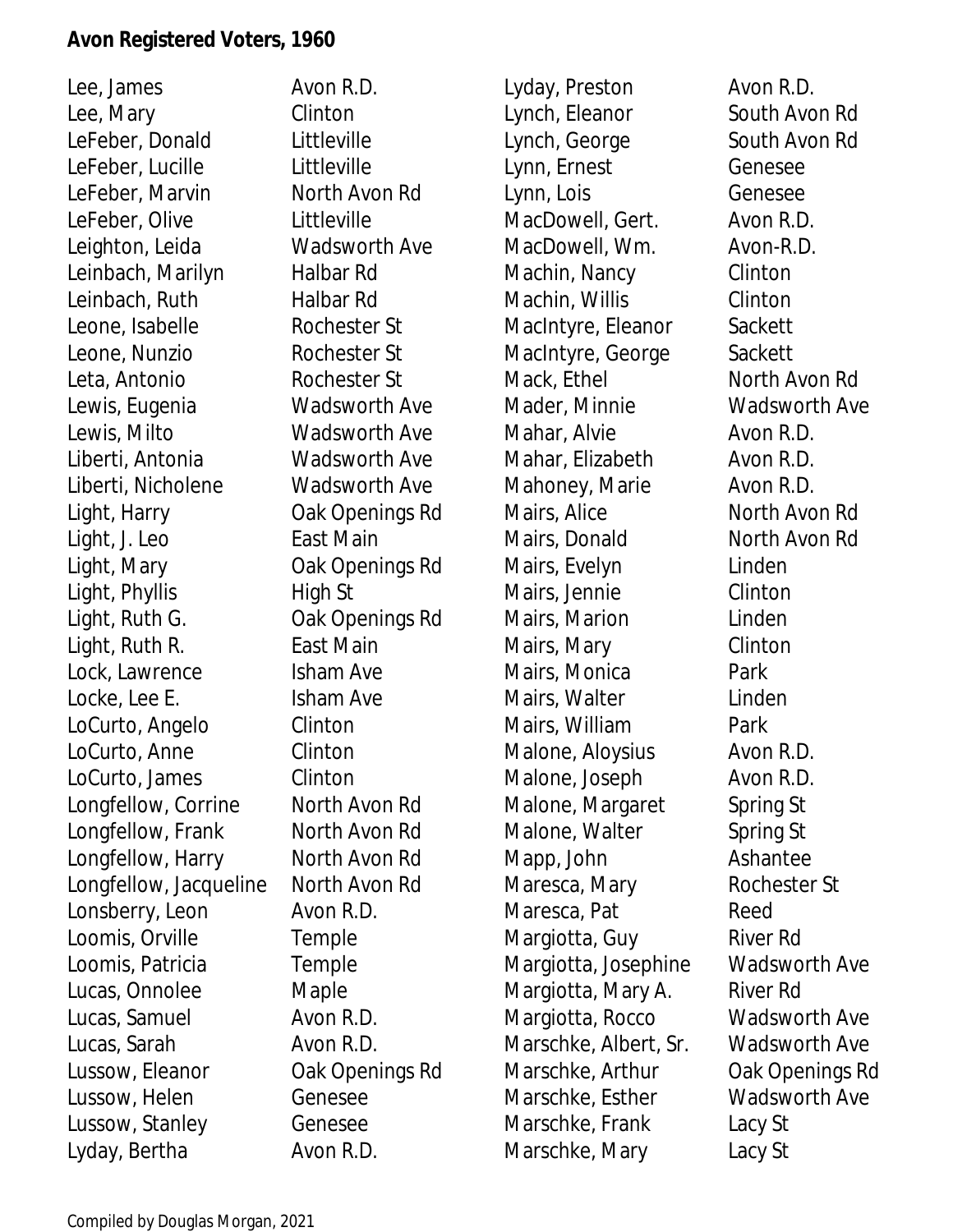Marschke, Pauline Oak Openings Rd Marshall, Howard Avon R.D. Marshall, Marion **Avon R.D.** Marthage, George Wadsworth Ave Marthage, Gilbert Wadsworth Ave Marthage<sup>^</sup> Doris Wadsworth Ave Martin, Mary **Avon R.D.** Martin, Raymond Avon R.D. Mason, Hoyt Genesee Mason, Nancy **Genesee** Mastin, Lottie West Main Mastin, Otto West Main Mattes, Joseph High St Maxwell, Irene West Main Maxwell, Leo West Main Maxwell, Peggy Wadsworth Ave Maxwell, Raymond Wadsworth Ave May, Clarence Halbar Rd May, Greta Halbar Rd Mayone, Vincent Genesee McAfee, Glenn Clinton McAfee, Joyce Clinton McAllister, Mildred Avon R.D. McCormick, Carol North Avon Rd McCormick, Claire Genesee McCormick, David Genesee McDonald, Frances Wadsworth Ave McEvoy, Agnes West Main McEvoy, Bertha Wadsworth Ave McEvoy, Edward, Sr. Wadsworth Ave McEvoy, Edward; Jr. Wadsworth Ave McEvoy, Eunice Wadsworth Ave McEvoy, William West Main McGinty, Margaret Oak Openings Rd McGraw, Frank High St McGraw, Vera High St McGuire, Alfred East Main McGuire, Helen East Main McKay, John Genesee McKeown, Agnes Avon R.D. McKeown, James Sugarb

McKeown, Martha Sugarb McKeown, Samuel Avon R.D. McKeown, William Sugarb McLaughlin, Leonard High St McLaughlin, Margaret Temple McLaughlin, Marion Reed McLaughlin, Rosemary High St McLaughlin, Walter Temple McManis, Susan River Rd McManis, Wade River Rd McNinch, Faith Lacy St McNinch, Howard Lacy St McNinch, Patricia Avon R.D. McNinch, Robert Avon R.D. McPhail, Pauline Spring St McShea, Arlene Fast Main McShea, F. J. East Main McSweeney, Irene Wadsworth Ave McSweeney, John Wadsworth Ave McVean. Elta Clinton Meath, Dolores Genesee Meath, Robert Genesee Meehan, Henry North Avon Rd Meekin, Frances Clinton Meekin, John Temple Mehlenbacher, Otto Temple Mehlenbacher, Wilh. Temple Mendola, Frank Rochester St Mendola, Joseph High St Mendola, Martha Rochester St Mendola, Stella Rochester St Meyers, Conrad Reed Meyers, Jeanette Reed Middleton, A. G. Genesee Miller, Bessie West Main Miller, Douglas **Avon R.D.** Miller, George Wadsworth Ave Miller, Howard Clinton Miller, Lois Genesee Miller, Norman Genesee Miller, Ruth Wadsworth Ave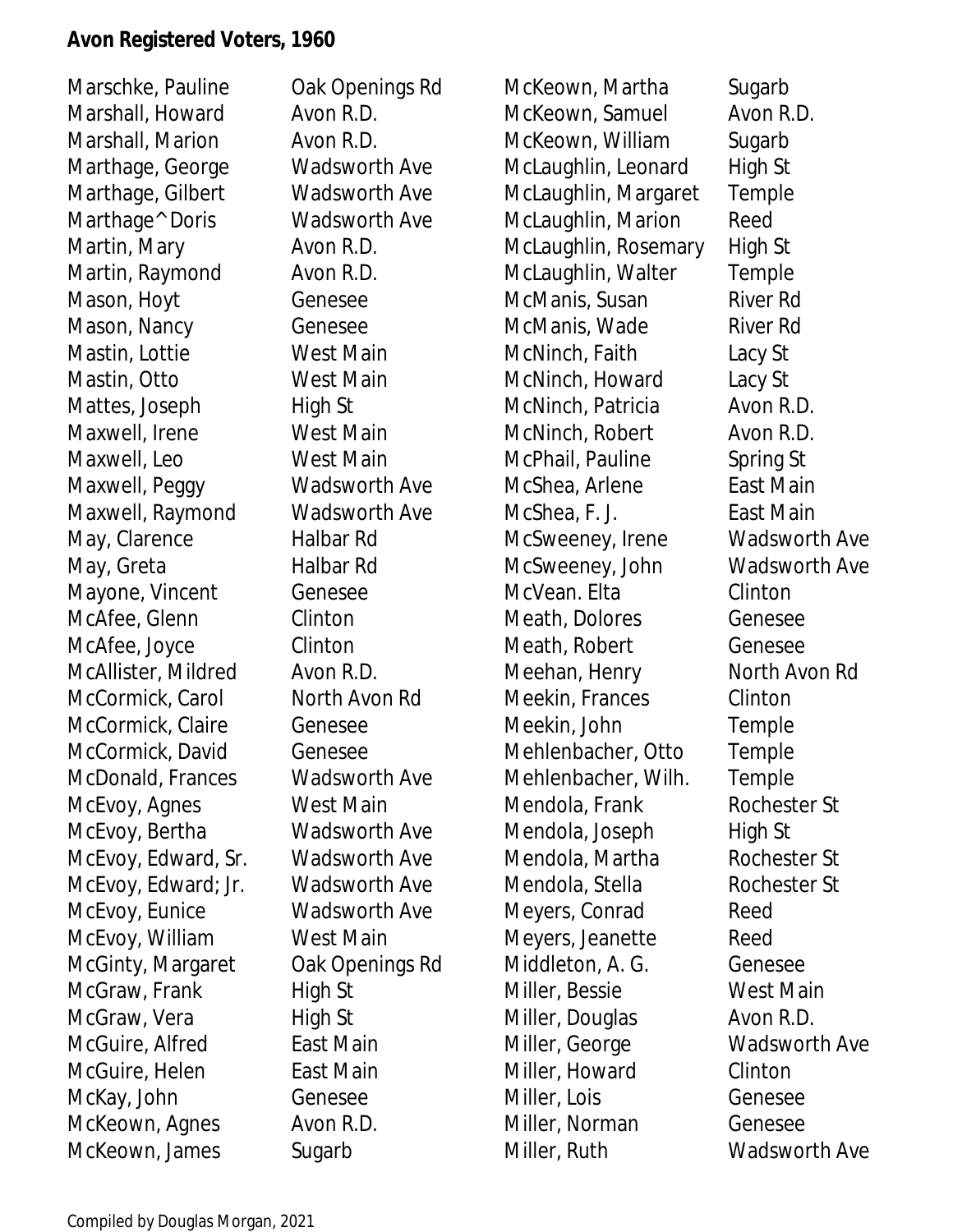| Minch, Norbert       | Genesee      | Neirocker, Grace     | Lake Rd        |
|----------------------|--------------|----------------------|----------------|
| Minch, Shirley       | Genesee      | Nelligan, Mary Jane  | Avon R.D.      |
| Montesano, Anna      | Rochester St | Nelligan, William    | Avon R.D.      |
| Montesano, Gioachino | Rochester St | Nelson, Dorothy      | Avon R.D.      |
| Moran, C. Thomas     | Avon R.D.    | Nelson, Earl         | Avon R.D.      |
| Moran, Charles       | Avon R.D.    | Nelson, Urban        | Isham Ave      |
| Moran, Charles       | Temple       | Nelson, Walter       | River Rd       |
| Moran, Edward        | East Main    | Neubeck, Betty       | Sackett        |
| Moran, Ellen         | Avon R.D.    | Neubeck, Robert      | Sackett        |
| Moran, Frances       | Park         | Nevin, Ella          | South Ave      |
| Moran, Joseph        | Park         | Nevin, William       | South Ave      |
| Moran, Louise        | Temple       | Noonan, John         | Avon R.D.      |
| Moran, Margaret      | East Main    | Noonan, Kathleen     | Avon R.D.      |
| Moran, Marion        | Avon R.D.    | Nudd, Elizabeth      | Genesee        |
| Morgan, Carl         | South Ave    | O'Brien, Doris       | East Main      |
| Morrill, Margaret    | Darby        | O'Brien, Francis     | Honeoye Falls  |
| Morrill, Raymond     | Darby        | O'Brien, James       | East Main      |
| Morris, Adda         | Avon R.D.    | O'Connell, Mary      | Sugarb         |
| Morris, John         | Avon R.D.    | O'Connell, Philip    | Sugarb         |
| Morrissey, Mary      | South Ave    | O'Dea, Marguerite    | North Avon Rd  |
| Morrissey, William   | Temple       | O'Keefe, Constance   | Genesee        |
| Morse, Edward        | High St      | O'May, Ernestine     | Maple          |
| Morse, Rachel        | High St      | O'May, Thomas        | Maple          |
| Mosier, Florence     | Ashantee     | O'Reilly, Thomas     | Avon R.D.      |
| Mosier, Willis       | Ashantee     | O'Rielly, Hazel      | Avon R.D.      |
| Moulton, Ivan        | Avon R.D.    | Oldendorf, Frank     | Avon R.D.      |
| Moulton, Mary Etta   | Avon R.D.    | Orman, Agnes         | Avon-R.D.      |
| Moulton, Mildred     | Avon R.D.    | Orman, Clyde         | Pole Bridge Rd |
| Moulton, Paul        | Avon R.D.    | Orman, Elsie         | Avon R.D.      |
| Moulton, Rex         | Avon R.D.    | Orman, Evelyn        | Prospect St    |
| Mowris, Florence     | Genesee      | Orman, Gertrude      | High St        |
| Mulheron, Thomas     | Sugarb       | Orman, Gwendolen     | Pole Bridge Rd |
| Mulligan, Edward     | Avon R.D.    | Orman, Hazel         | Avon R.D.      |
| Mulligan, Frances    | Avon R.D.    | Orman, James         | Pole Bridge Rd |
| Mulvaney, Betty      | East Main    | Orman, John          | Prospect St    |
| Mulvaney, William    | East Main    | Orman, Mary J.       | Pole Bridge Rd |
| Murphy, Helen        | Avon R.D.    | Orman, William       | Paper Mill Rd  |
| Murphy, Paul         | Avon R.D.    | Oryszak, Chostantes  | Avon R.D.      |
| Nadeau, Frederick    | East Main    | Pack, Roy            | Genesee        |
| Nadeau, Rita         | East Main    | Panepinto, Isabelle  | Rochester St   |
| Neirocker, Frank     | Lake Rd      | Panepinto, Josephine | Rochester St   |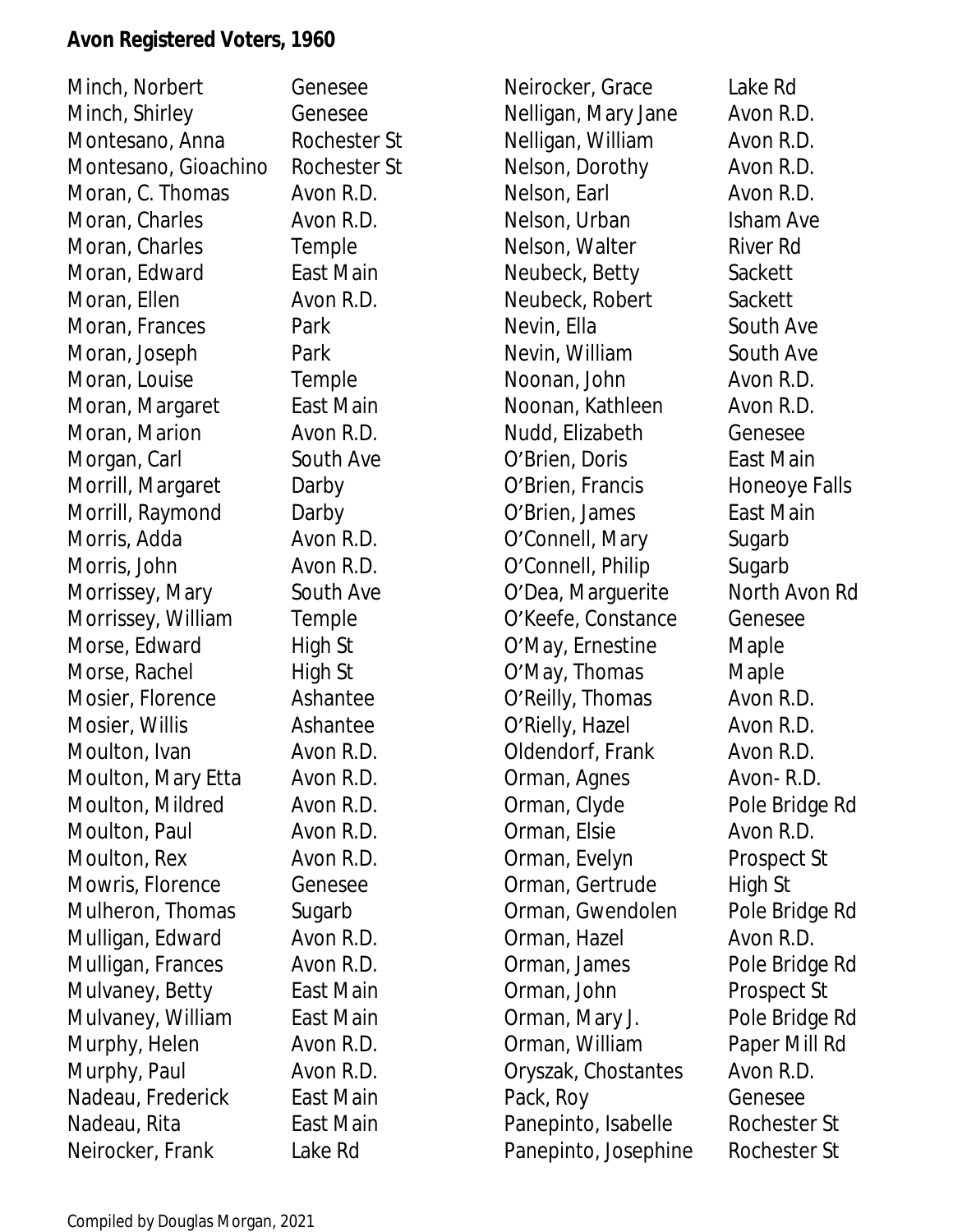| Panepinto, Rosalie   | Rochester St         | Phillips, Jay      | Bronson Hill Rd      |
|----------------------|----------------------|--------------------|----------------------|
| Panepinto, Sarah     | Rochester St         | Phillips, Jeanne   | Avon R.D.            |
| Parks, Frank         | High St              | Phillips, John Jr. | Avon R.D.            |
| Parks, Irene         | High St              | Phillips, Mary     | <b>Wadsworth Ave</b> |
| Passamonte, Nicholas | Darby                | Phillips, Sarah    | <b>Wadsworth Ave</b> |
| Patterson, Vernon    | Avon R.D.            | Phillips, William  | <b>Wadsworth Ave</b> |
| Patterson, Victoria  | Avon R.D.            | Piampiano, Dominic | Maple                |
| Pauer, Julius        | Avon R.D.            | Piampiano, Frances | Rochester St         |
| Pauer, Marie         | Avon R.D.            | Piampiano, Petro   | Rochester St         |
| Payne, Effie         | Reed                 | Piampiano, Vivian  | Maple                |
| Pease, Charles       | Avon R.D.            | Pierce, James      | Maple                |
| Pease, Guinevere     | Avon R.D.            | Pierce, Marian     | Maple                |
| Pease, John          | Avon R.D.            | Pierson, Ethel     | South Avon Rd        |
| Peck, James          | South Ave            | Pike, Chester      | Avon R.D.            |
| Peck, Rose           | South Avon           | Pike, Flora        | Richmond Lane        |
| Peck, Ruth           | Genesee              | Pike, Louise       | River Rd             |
| Peeler, Arlene       | East Main            | Pike, Monica       | Avon R.D.            |
| Peeler, LeRoy        | East Main            | Piraino, Frank     | Linden               |
| Pellegrino, Mary     | <b>Wadsworth Ave</b> | Plimpton, Eugene   | Avon R.D.            |
| Pender, Irving       | Genesee              | Plimpton, Marjorie | Avon R.D.            |
| Peri, Albert         | Avon R.D.            | Polizzi, Joseph    | <b>Wadsworth Ave</b> |
| Peri, Josephine      | Reed                 | Pommering, Henry   | Genesee              |
| Peri, Marilla, J.    | Avon R.D.            | Pommering, Jane    | Genesee              |
| Peri, Samuel         | Reed                 | Poray, Mary E.     | Avon R.D.            |
| Perkins, George      | Wadsworth Ave        | Poray, Maynard     | Avon R.D.            |
| Perkins, Myrtle      | <b>Wadsworth Ave</b> | Potter, Emma       | Rochester St         |
| Perrin, Jean         | Genesee              | Potter, Fred       | Rochester St         |
| Perrin, Royal        | Genesee              | Potter, Pearl      | Honeoye Falls        |
| Perry, Olive         | Genesee              | Potter, Robert     | Avon R.D.            |
| Perry, Robert        | Genesee              | Preston, Mary      | Genesee              |
| Perryman, A. R.      | Wadsworth Ave        | Price, Elizabeth   | Avon R.D.            |
| Perryman, Lucille    | Wadsworth Ave        | Price, Eugene      | South Lima           |
| Person, Viena        | Halbar Rd            | Price, Eva         | Temple               |
| Peters, Clair        | Oak Openings Rd      | Price, Fred        | Avon R.D.            |
| Peters, Ellen        | Oak Openings Rd      | Price, Lawrence    | Temple               |
| Petix, Elizabeth     | Avon R.D.            | Price, Marion      | South Lima           |
| Petix, George        | Avon R.D.            | Prince, Earl       | Genesee              |
| Phillips, Carl       | Avon R.D.            | Prince, Edward     | Genesee              |
| Phillips, Earl       | Avon R.D.            | Prince, Frances    | Genesee              |
| Phillips, Glen       | <b>Wadsworth Ave</b> | Prinzi, Angelina   | Reed                 |
| Phillips, Irene      | West Main            | Prinzi, Anna       | Reed                 |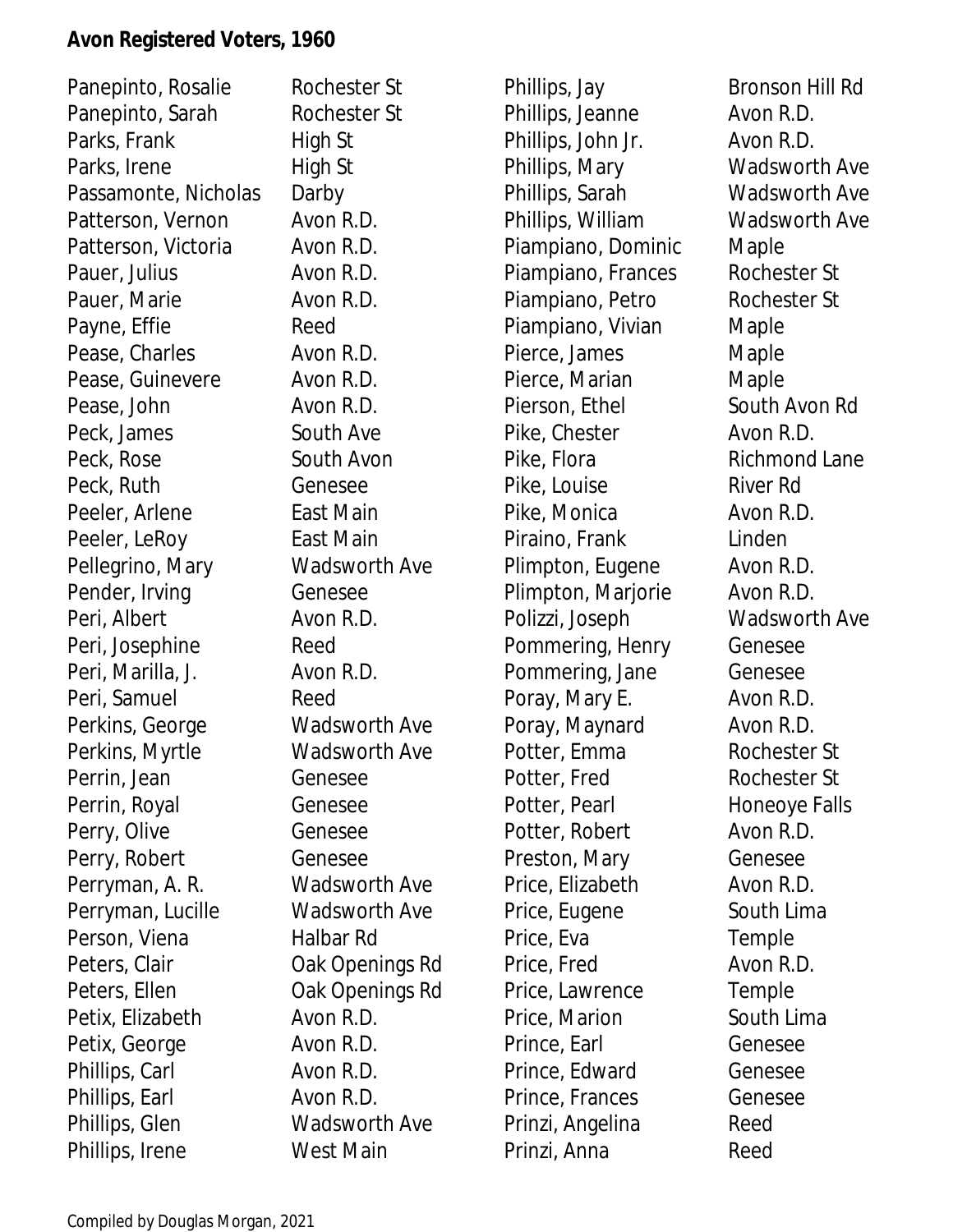Prinzi, Frank Reed Prinzi, Joseph Rochester St Prinzi, Josephine Rochester St Prinzi, Lucy Rochester St Prinzi, Phillip Rochester St Prinzi, Samuel Reed Pritting, Conrad Maple Pritting, Marion Maple Pusateri, Angie Wadsworth Ave Pusateri, Anthony Wadsworth Ave Pusateri, Caroline Wadsworth Ave Pusateri, Frank North Avon Rd Pusateri, James Wadsworth Ave Pusateri, Joseph Wadsworth Ave Pusateri, Josephine Wadsworth Ave Pusateri, Leo Wadsworth Ave Quackenbush, Harlan Lacy St Quackenbush, Jeanie Lacy St Quinlan, Noreen Temple Quinlin, Charlotte Temple Quinlin, Henry Temple Quinlin, Kevin North Avon Rd Ranallette, Dorothy Reed Ranallette, Joseph Reed Rathburn, Christine Genesee Rathburn, Leslie Clinton Reaser, Katie Temple Reaser, Walter Temple Redmond, Frederick Dooer Ave Redmond, Marion Dooer Ave Redner, Claire Prospect St Redrup, Ernest Genesee Reese, Laura **Linden** Reese, William Linden Restivo, Clement Rochester St Restivo, Joseph Rochester St Restivo, Joseph Rochester St Restivo, Marian Rochester St Restivo, Mary Rochester St Reynold, Marjorie Avon R.D. Rhode, Adeline Avon R.D.

Rhode, John Avon R.D. Rhode, Ruth Avon R.D. Rhode, William **Avon R.D.** Rice, Edwin South Ave Richardson, Anna Rochester St Richer, Charles Wadsworth Ave Richer, Iva **Wadsworth Ave** Riordan, Hubert Oak Openings Rd Riorden. Helen Oak Openings Rd River, Ethel South Ave River, Fred South Ave River, Ollie South Ave Rizzo, Felicia Rochester St Rizzo, Joseph Lake Rd Rizzo, Lois Lake Rd Rizzo, Mary Pole Bridge Rd Roberts, Edna North Avon Rd Robeson, Ruth **Oak Openings Rd** Robeson, Stacey **Oak Openings Rd** Robinson, Alfred Prospect St Robinson, Aurelia Prospect St Robinson, Henrietta Clinton Robinson, Louise Genesee Robinson, Murray Genesee Robinson, Russell Clinton Roeser, Dorothy High St Roeser, F. Eugene High St Rogers, Asa Linden Rogers, Edward Linden Rogers, Lena Linden Rohe, Clarence North Avon Rd Rohe, June North Avon Rd Rollins, Bertha Avon R.D. Rollins, Boyd Avon R.D. Romano, Anthony Wadsworth Ave Romano, Joseph Wadsworth Ave Romano, Josephine Wadsworth Ave Root, J. Donald Genesee Root, Winifred Genesee Rossborough, Fred Lake Rd Rosselli, Angelina Bronson Hill Rd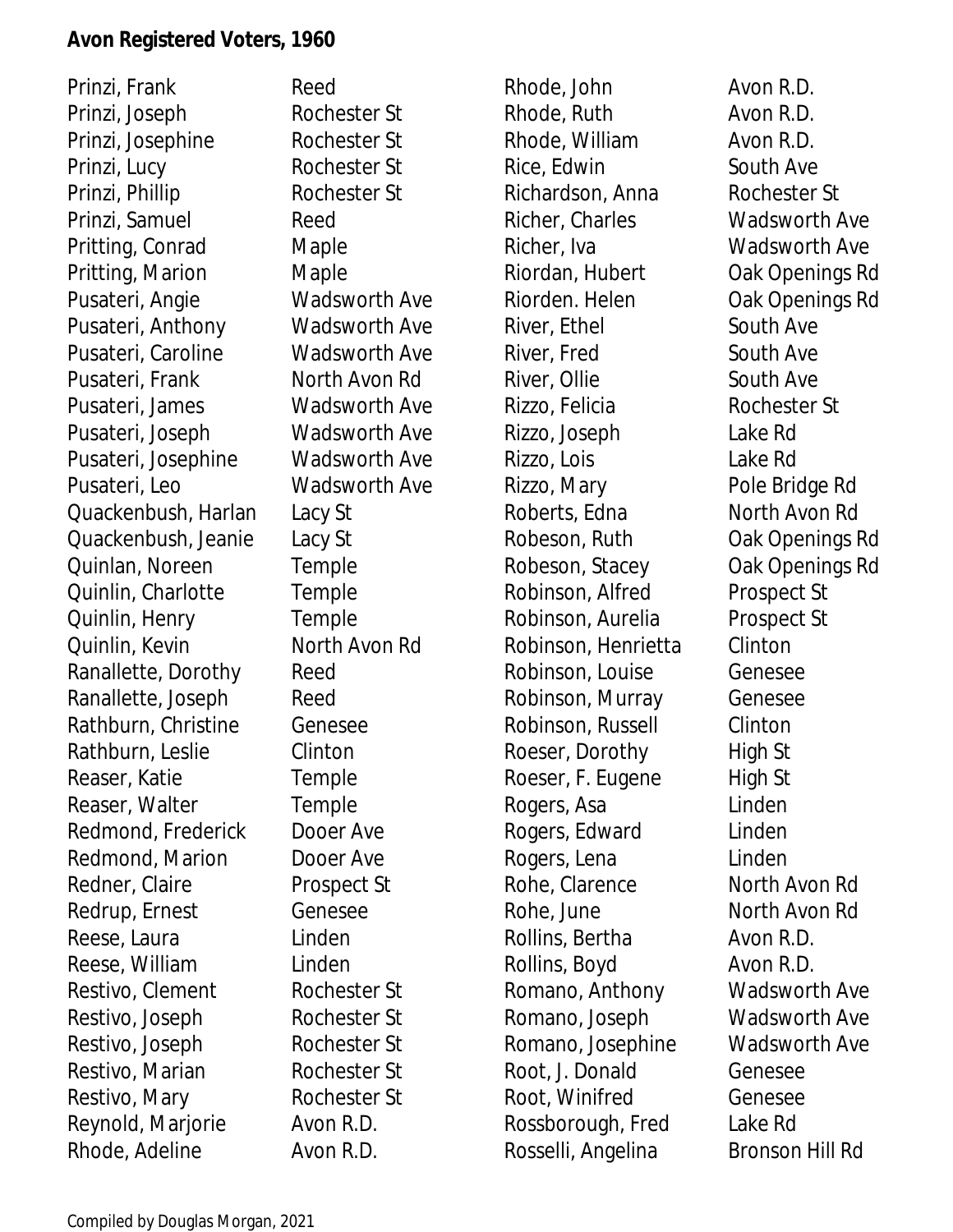Rosselli, George Bronson Hill Rd Rothrock, Elnora Avon R.D. Rothrock, James Avon R.D. Rothrock, Lauren Avon R.D. Rothrock, Milton Avon R.D. Rowe, Fred Genesee Rowe, Jerry **Halbar Rd** Rowe, John Halbar Rd Rowe, Vera Halbar Rd Rowe, Wanda **Halbar Rd** Rowell, Evelyn Lacy St Rowell, William Lacy St Rowley, Glee West Main Rowley, Keith West Main Rowley, Thaddeus Rochester St Ruehl, Ralph Ashantee Rumfola, Angeline Sugarb Rumfola, Anna Sugarb Rumfola, Anthony Sugarb Rumfola, Anthony Wadsworth Ave Rumfola, Betty Wadsworth Ave Rumfola, Joseph, Jr. Sugarb Rumfola, Joseph, Sr. Sugarb Rumfola, Lucy Sugarb Rumfola, Ross Rochester St Rumfola, Samuel Sugarb Ryan, Doris Temple Ryan, James Isham Ave Ryan, Jane Isham Ave Ryan, Katherine Isham Ave Ryan, Peter Temple Ryan, William Lake Rd Sackett, Gloria **East Main** Sackett, James East Main Sackett, Jane High St Saeva, Saro **High St** Sager, Allie Avon R.D. Sager, William **Avon R.D.** Salley, Dorothy Genesee Salley, Frances Avon R.D. Salley, Raymond Genesee

Saluemini, Thomas Valley Salvemini, Rose M. Valley Sands, Eugene **Avon R.D.** Sands, Margaret Avon R.D. Santacroce, Jean Rochester St Sapparito, Joseph Oak Openings Rd Saul, Charles Temple Savard, Betty **Temple** Savard, Ralph Temple Scarsone, Joseph Rochester St Sceusa, Grace Lake Rd Sceusa, Josephine Wadsworth Ave Sceusa, Michael Wadsworth Ave Sceusa, Ross Wadsworth Ave Sceusa, Sam Lake Rd Schafer, Alvina Maples Schafer, Henry, Sr. Bronson Hill Rd Schafer, Klara Bronson Hill Rd Schell, Albert Pine View Hts Schell, Anna Pine View Hts Schell, Edward Pine View Hts Schelle, Dean Bronson Schelle, Evelyn Bronson Schillinger, Clarence West Main Schillinger, J. K. High St Schillinger, Margaret High St Schillinger, Ruth West Main Schlottman, Minnie RR AVE Schlottman, William RR AVE Schmid. Christopher East Main Schror, George Wadsworth Ave Schue, Anna **High St** Schue, Charles High St Schultz, Helen East Main Schultz, LeRoy East Main Sciascia, Joseph West Main Scott, Grace East Main Seelye, Jessie **Avon R.D.** Seelye, Loel **Avon R.D.** Semmel, Eleanor Maple Semmel, Walter Maple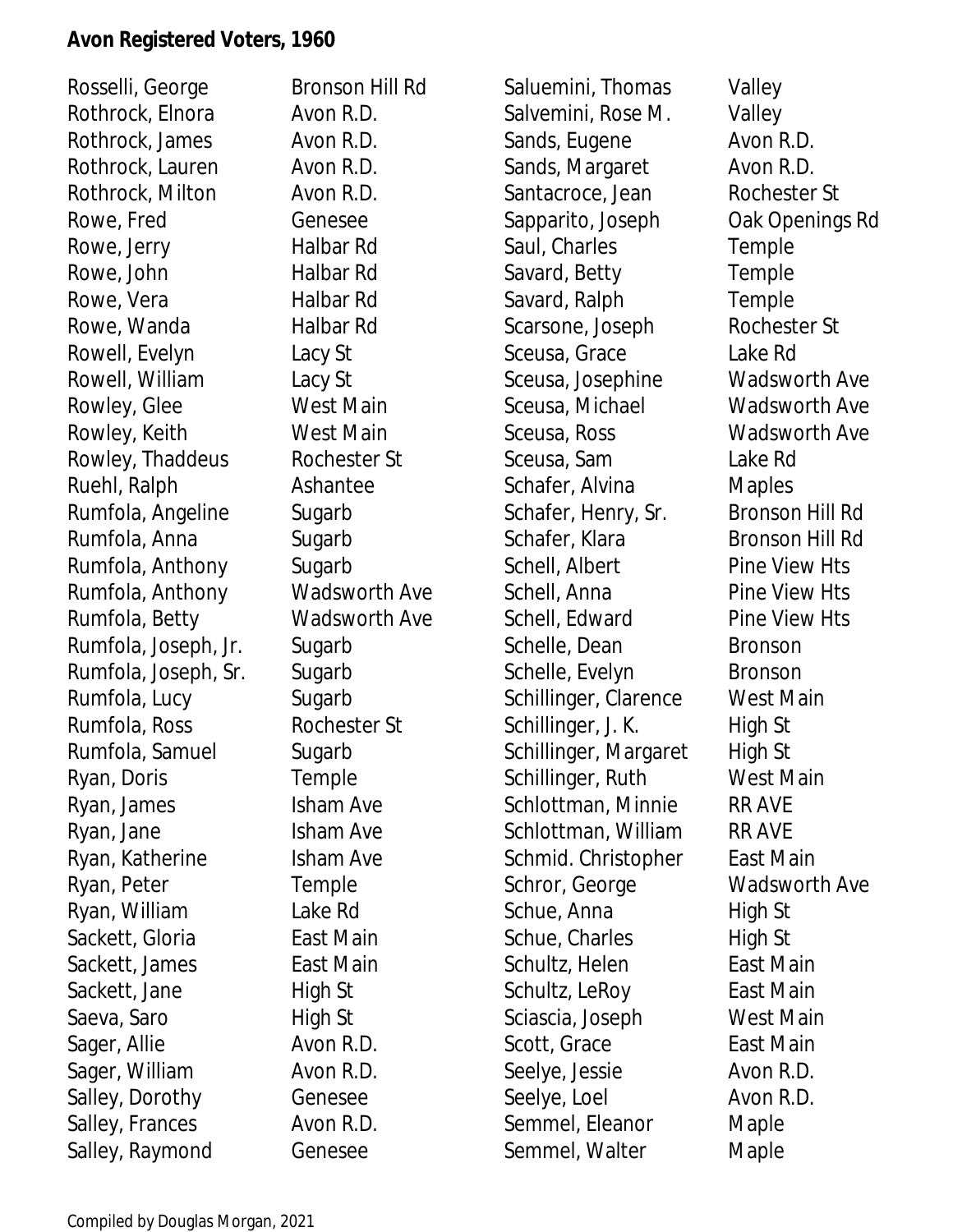Sennett, Elizabeth North Avon Rd Settle, Alice South Avon Rd Settle, Gail South Avon Rd Settle, James South Avon Rd Settle, James, Jr. South Avon Rd Shaw, Genevieve Littleville Shaw. Neal **Littleville** Sheehan, Dermis Avon R.D. Sheerin, Andrew Genesee Sheerin, Ethel Genesee Shefflin, Charles South Ave Shefflin, Mary South Avon Rd Siegl, Lillian Sackett Siegl, Rudolph Sackett Simmons, Clarence East Main Simmons, Harold Sackett Simmons, Jane **East Main** Simons, Donald Genesee Simons, Jane Genesee Sinclair, Wallace Reed Sinclair. Lena Reed Sister Beatrice Park Sister Bernard Park Sister Monica Park Sister Teresa **Park** Skelly, Agnes North Avon Rd Skelly, Helen North Avon Rd Skelly, Joseph North Avon Rd Slade, Ena North Avon Rd Slade, Lawrence North Avon Rd Slade, Thelma North Avon Rd Slaight, A. John Clinton Slaight, Marquerite Clinton Sliker, Hines Avon R.D. Sliker, Mabel **Avon R.D.** Smearing, Walter North Avon Rd Smith, Arlene Prospect St Smith, Carol Genesee Smith, Eileen South Avon Rd Smith, Gordon Prospect St Smith, Howard **Ashantee** 

Smith, James Rochester St Smith, Jerry **Avon R.D.** Smith, Joan Littleville Smith, Lois **Ashantee** Smith, Martha **Avon R.D.** Smith, Mary Clinton Smith, Mildred **Ashantee** Smith, Nathan **Ashantee** Smith, William Genesee Smyth, Howard Pine View Hts Smyth, Vera Pine View Hts Snyder, Arthur Isham Ave Snyder, Della Reed Snyder, Donald Reed Snyder, Dorothy Reed Snyder, Edna Spring St Snyder, Evelyn Isham Ave Snyder, Francis Sr. Avon R.D. Snyder, Raymond Reed Snyder, Shirley Spring St Snyder, Stuart Spring St Snyder, Teresa High St Snyder, William High St Spencer, Eugene North Avon Rd Spencer, Gladys North Avon Rd Spencer, Hazel Genesee Spencer, Raymond North Avon Rd Springett, Mabel Maple Stanton, Richard Richmond Lane Staples, Arvilla River Rd Staples, Orris, Jr. River Rd Stapley, Clayton East Main Stapley, Elsie East Main Stapley, Harold Avon R.D. Stapley, Harold R. Avon R.D. Stapley, Hazel **Avon R.D.** Stapley, Norma Avon R.D. Stedman, J. J. East Main Steele, James M. Avon R.D. Steele, Joan Avon R.D. Steele, John D. Avon R.D.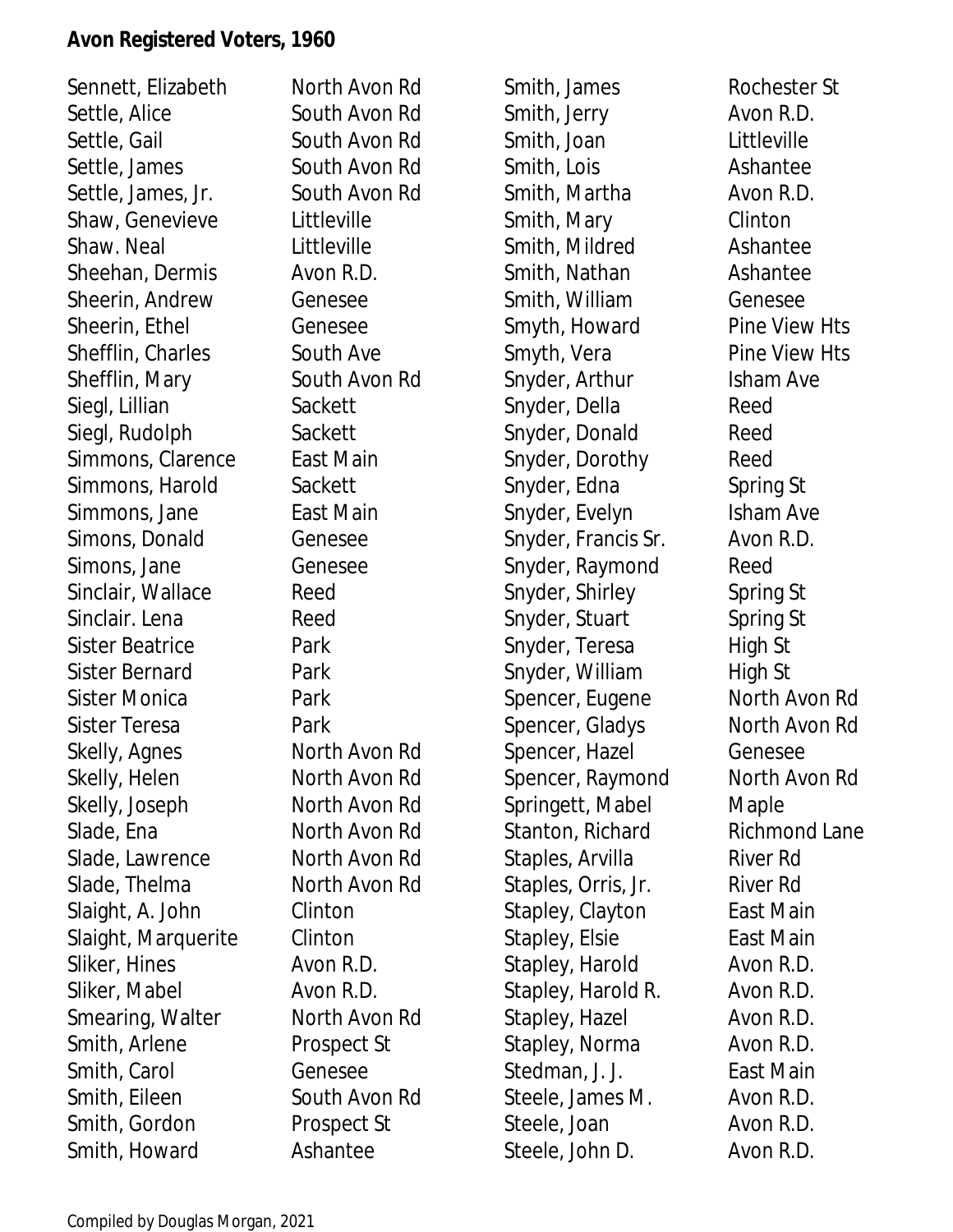Steele, John M. Avon R.D. Steele, Margaret Avon R.D. Steele, Patricia **Avon R.D.** Steen, Isabel Genesee Steen, Roland Genesee Steffen, Florence Avon R.D. Steffen, Ray **Avon R.D.** Steiger, Arden Halbar Rd Steiger, Paul Halbar Rd Stenzel, Anne Lake Rd Stenzel, Howard Lake Rd Stephenson, Carl Avon R.D. Stephenson, Doug. Avon R.D. Stephenson, Florence Avon R.D. Stephenson, Fran Avon R.D. Stephenson, Frances Wadsworth Ave Stephenson, Frank Lacy St Stephenson, Margaret Avon R.D. Stephenson, Margaret Lacy St Stevens, Alfred East Avon Stevens, Celia Bronson Stevens, Cora Rochester St Stevens, Dorothy Linden Stevens, Emily Wadsworth Ave Stevens, Jeanette West Main Stevens, Lawrence Linden Stevens, Lydia South Avon Rd Stevens, Lyman Bronson Hill Rd Stevens, Paul West Main Stewart, Ethel Lake Rd Stewart, George Genesee Stewart, Helen Genesee Stewart, William Lake Rd Stickel, Joseph Wadsworth Ave Stoddart, Beatrice Avon Rd Stokesberry, Edward Genesee Stokesberry, James Avon R.D. Stokesberry, Margaret Genesee Stoltman, Clara River Rd Stoltman, Stephen, Jr. River Rd Stoltman, Stephen, Sr. River Rd

Stoltman, William River Rd Stone, Elsie Sackett Stone, Maurice Sackett Strasenburgh, Paul Genesee Strawson, Fred Genesee Studley, George East Main Stull, Edward Avon R.D. Stull, Lillian Avon R.D. Sullivan, Donna Avon R.D. Sullivan, Paul Honeoye Falls Sutterby, Frances High St Swager, Henry Rochester St Swager, Isabelle Rochester St Swager, Patricia Wadsworth Ave Swanton, Irene **East Main** Swanton, Walter **East Main** Sweet, James West Main Taber, Lester Temple Tabor, David Temple Tabor, William Fisk Tagiaferri, Orlando Clinton Taillie, Anna Avon R.D. Taillie, Lewis- Avon R.D. Tanzi, Rose Rochester St Tanzi, Velentino Rochester St Tarmino, Dorothy Rochester St Tarmino, Ethel Rochester St Tarmino, Joseph Rochester St Tarmino, Tony Rochester St Taromino, Anthony Rochester St Taromino, Anthony P. Rochester St Taromino, Dominic South Ave Taromino, Jennie Rochester St Taromino, Nina Rochester St Taromino, Ruth Rochester St Taylor, Doris Spring St Temperato, Angeline Genesee Temperato, Angelo Wadsworth Ave Temperato, Dominick Rochester St Temperato, John Genesee Temperato, Joseph Wadsworth Ave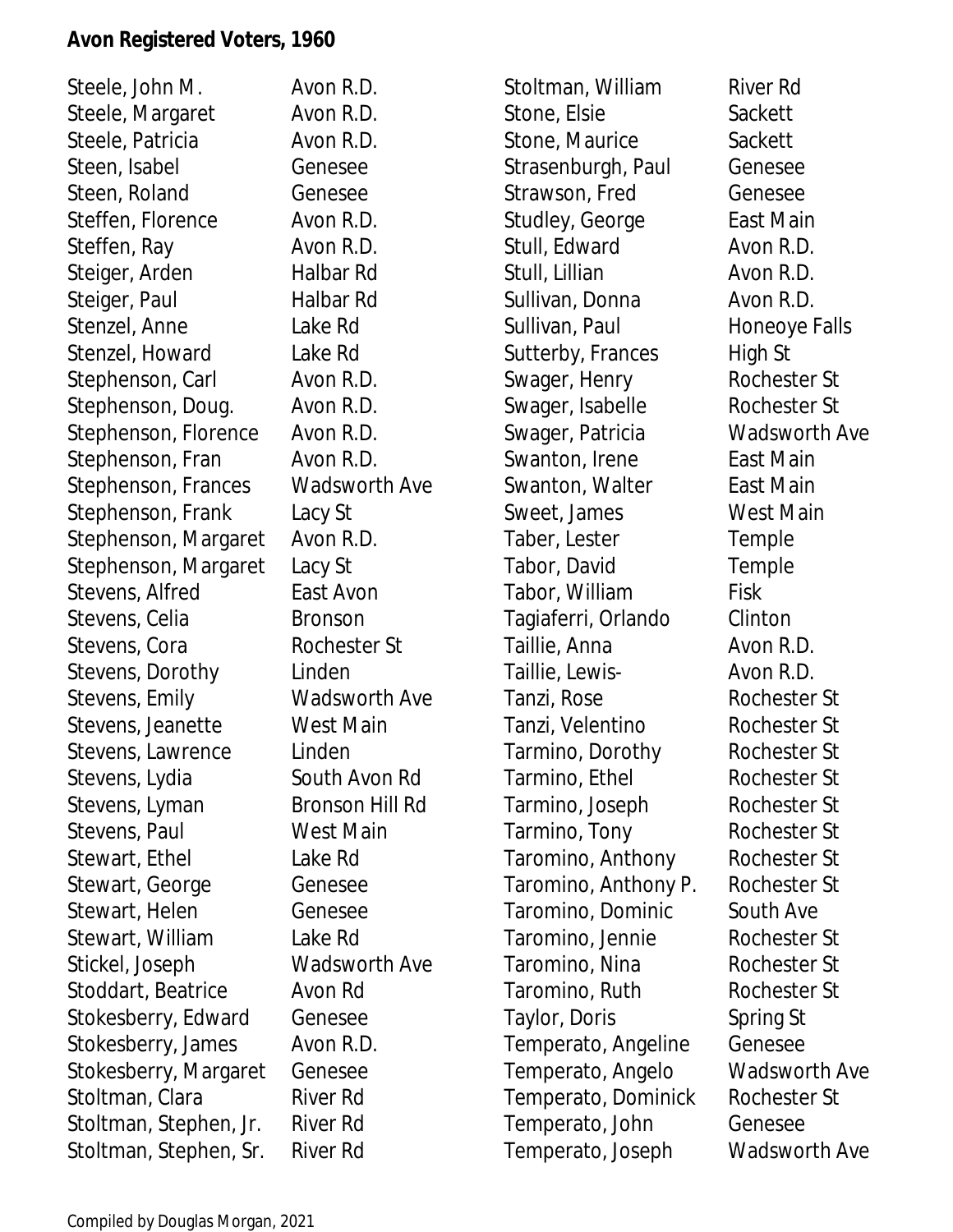Temperato, Mary Rochester St Temperato, Rose D. Rochester St Temperato, Rose L. Wadsworth Ave Temperato, Veronica Wadsworth Ave Termini, Carl **Rochester St** Termini, Mamie **Rochester St** Thayer, June Genesee Thiel, Frances Pine View Hts Thiel, Henry Pine View Hts Thomasson, Ada Spring St Thomasson, Fred Spring St Thompson, William Avon R.D. Thomson, Audrey Avon R.D. Thomson, Ethel Avon R.D. Thomson, Gerald Avon R.D. Thomson, Leland Avon R.D. Thomson, Louis **Avon R.D.** Thornton, Mollie Avon R.D. Thornton, Odell **Avon R.D.** Thornton, Robert Avon R.D. Thornton, Willie Avon R.D. Thurley, Angus Littleville Tiffany, Bernice Temple Tiffany, Walter Temple Toarmino, Thelma Rochester St Todd, Gene Genesee Todd, Vera Genesee Torregiano, Anthony Park Torregiano, Barbara Park Torregiano, Elizabeth Wadsworth Ave Torregiano, Rose Wadsworth Ave Torregiano, Russell Halbar Rd Torregiano, Serafine Halbar Rd Torregiano, Serafine Halbar Rd Torregiano, Vito Wadsworth Ave Trenkler, Charlotte, Littleville Trenkler, Loretta Littleville Trenkler, Raymond Littleville Trenkler, Raymond Littleville Trubia, Helen Wadsworth Ave Trubia, James, Sr. Wadsworth Ave

Trubia, Samuel Wadsworth Ave Tubbs, Donald North Avon Rd Tubbs, Douglas- Avon R.D. Tubbs, Irene Avon R.D. Tubbs, James Fisk Tubbs, Jean North Avon Rd Tubbs, Patricia Fisk Tubbs. William Avon R.D. Turner, Edward Ashantee Twambley, Burton Genesee Twamley, Marion Genesee Twamley, Ruth West Main Twanley, William West Main Underhill, Herman East Main Upright, Charlotte Pole B. Van Allen, Allison Genesee Van Allen, Harold Maple VanAllen, Edith Maple VanEssen, Janet Temple VanEssen, William Temple VanOverbake, Eugene Genesee VanOverbake, Jane Genesee Varlan, Julia Genesee Varlan, Julia H. Genesee Varlan, Mary **Genesee** Varlan, Monica Genesee Varlan, Ruth Genesee Vetuskey, Bernance Avon R.D. Vetuskey, Victor **Avon R.D.** Vickers, Charles Linden Villone, Connie Genesee Villone, Joseph Genesee Waide, Mabel **Avon R.D.** Waide, Robert **Avon R.D.** Wall, Bess **Oak Openings Rd** Wall, John **Oak Openings Rd** Walrath, Howard Avon R.D. Walrath, Lawrence Littleville Walrath, Mildred Littleville Warbach, Lucy Lake Rd Warback, John Lake Rd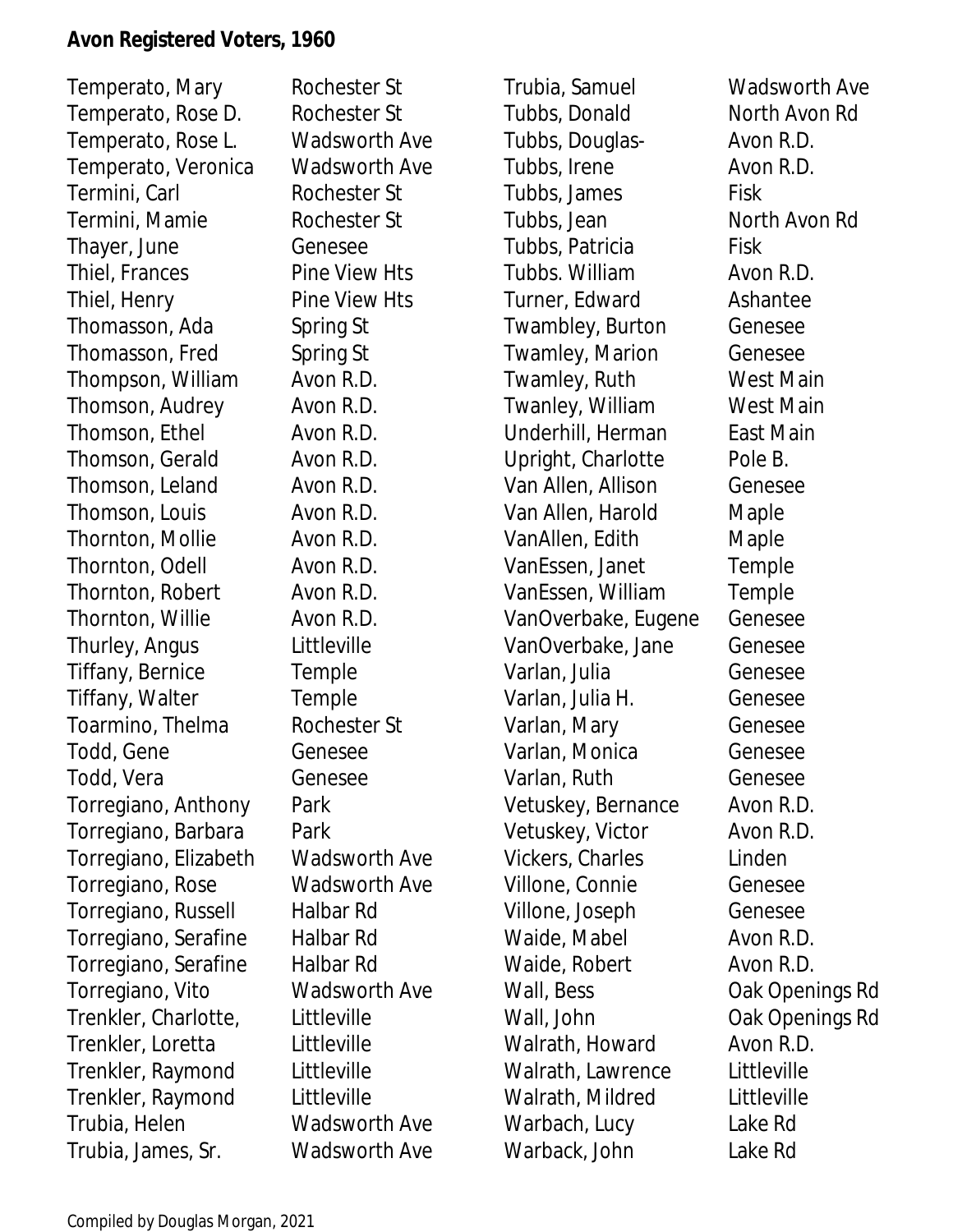Ward, James Genesee Warner, Albert **Avon R.D.** Warren, Elizabeth Temple Warren, Lawrence Temple Warren, Maynard Avon R.D. Warren, Ruth Avon R.D. Watkins, Anna Wadsworth Ave Webb, Agnes Avon R.D. Webb, Betty **Avon R.D.** Webb, Clarence **Avon R.D.** Webb, Glenn **East Main** Webb, Glenn Sr. Avon R.D. Webb, Jean **East Main** Webb, Robert G. Avon R.D. Webster, Carole **Avon R.D.** Webster, Robert B. Avon R.D. Weichenthal, Doro. Avon R.D. Welch, Beverley **East Main** Welch, Dorothy Wadsworth Ave Welch, Earl West Main Welch, Helen West Main Welch, Howard **Wadsworth Ave** Welch, Thomas **East Main** Wells, Laura Genesee Wells, Mary E. Clinton Wells, Murrie Genesee Welsh, Anna Wadsworth Ave Welsh, Richard Wadsworth Ave West, Anne Genesee Westfall, Duane Genesee Westfall, Margaret Genesee Whalen, Alice West Main Whalen, Bertha West Main Whalen, Daniel **Avon R.D.** Whalen, Daniel, Jr. Avon R.D. Whalen, Margaret Avon R.D. Whalen, Mary **Avon R.D.** Wheeler, Bernice Genesee Wheeler, Cyril Lake Rd Wheeler, Emeline West Main Wheeler, Herbert Littleville

Wheeler, Leonard Lake Rd Wheeler, Margaret Lake Rd Wheeler, Mary Lacy St Wheeler, Paul Bronson Wheeler, William Genesee Whipple, Isabelle High St Whipple, Walton High St White, Rose Rochester St Whiting, Harold East Main Whiting, Mary **East Main** Whitney, Claude West Main Whitney, Zita **West Main** Wiard, Ernest Park Wiard, Gladys Park Wiard, Maude **Avon R.D.** Widener, Duard Temple Widener, Martha Temple Wilbur, Allen Avon R.D. Wilbur, Betty **Avon R.D.** Wilbur, David **Avon R.D.** Wilbur, Ethel **Avon R.D.** Wilbur, James Avon R.D. Wilbur, Janet **Avon R.D.** Wilbur, Kenneth **Avon R.D.** Wilcox, Clarence High St William, Carl Genesee Williams, Doris Genesee Williams, Milford North Avon Rd Willison, Clifford Wadsworth Ave Wilson, Clarence Rochester St Wilson, Edna Paper Mill Rd Wilson, George Paper Mill Rd Wilson, Pearl **Littleville** Wilson, William Lake Rd Witherow, Lawrence North Avon Rd Witherow, Mary North Avon Rd Witherow, Olivia Genesee Wixted, Hazel **East Main** Wixted, John **East Main** Wolesagel, Frank Avon R.D. Woleslagle, Dorothy Linden